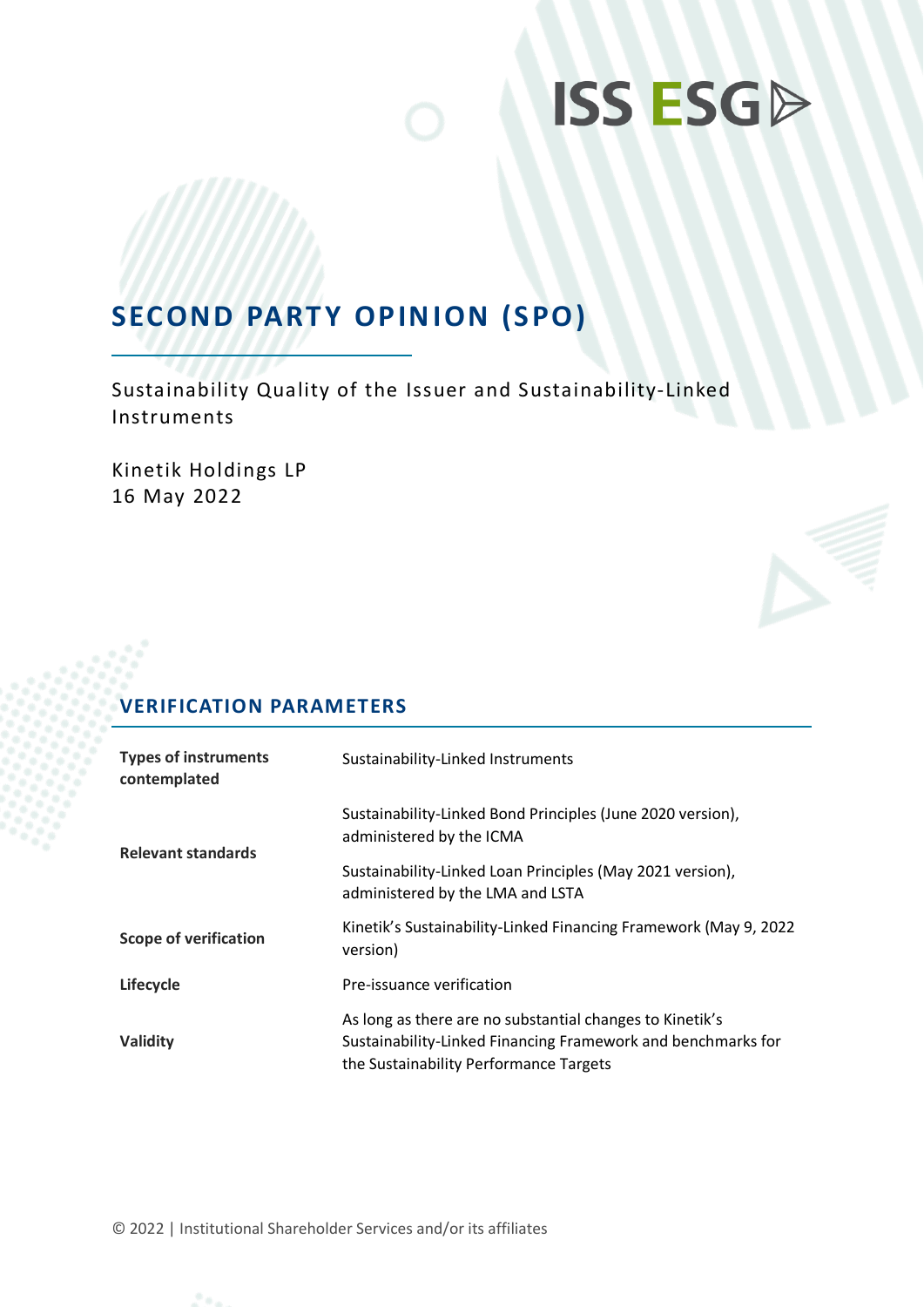

### **CONTENTS**

| PART 2: ALIGNMENT WITH ICMA SUSTAINABILITY-LINKED BOND PRINCIPLES AND SUSTAINABILITY- |
|---------------------------------------------------------------------------------------|
|                                                                                       |
|                                                                                       |
|                                                                                       |
|                                                                                       |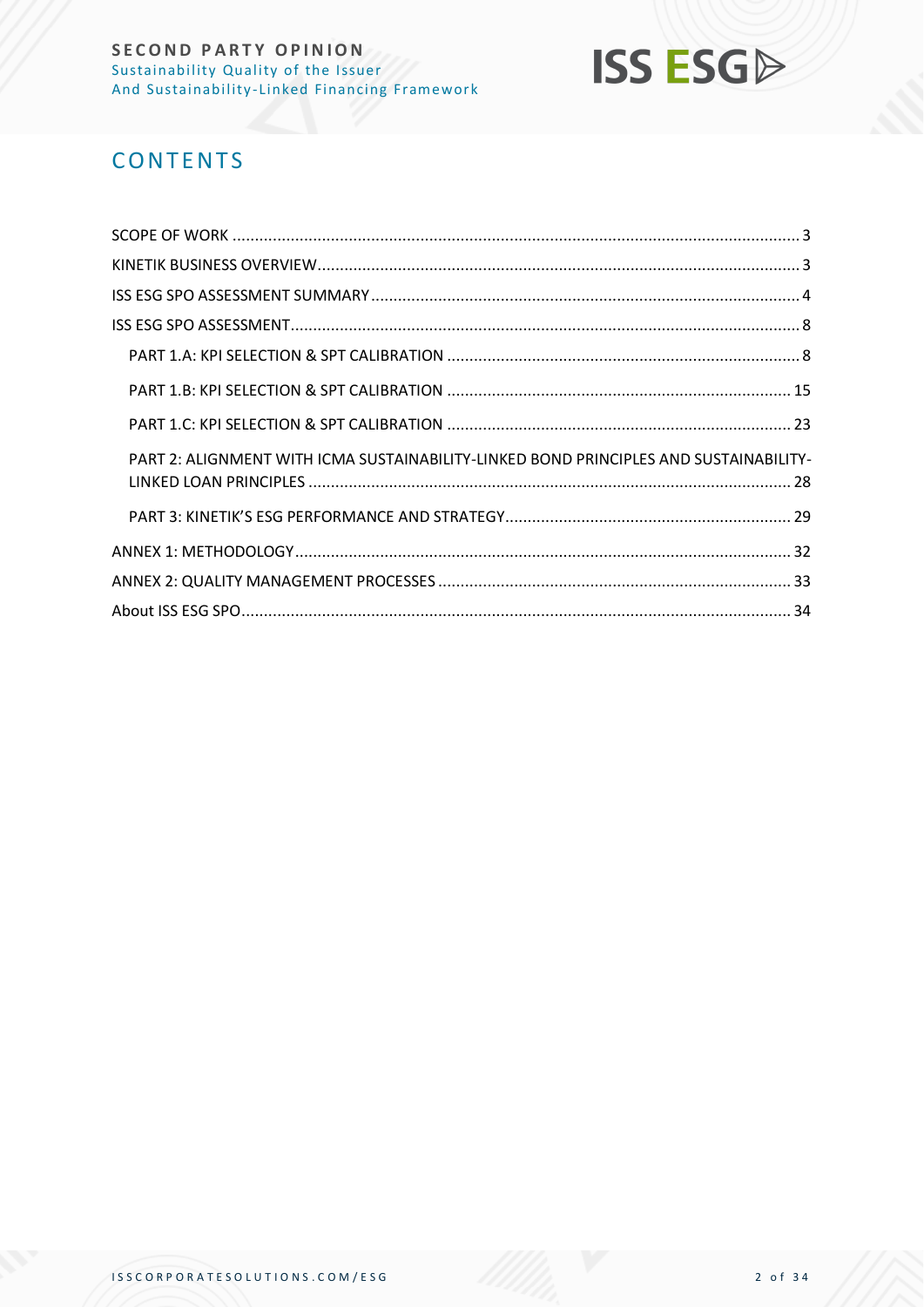

### <span id="page-2-0"></span>SCOPE OF WORK

In October 2021, Altus Midstream LP announced that it will combine with privately-owned BCP Raptor Holdco LP. The following assessment will refer to the pro forma company, Kinetik Holdings LP ("Kinetik" or ''the issuer'' or ''the company''). Kinetik commissioned ISS ESG to assist with its Sustainability-Linked Instruments by assessing three core elements to determine the sustainability quality of the instrument:

- 1. The sustainability credibility of the Key Performance Indicators (KPIs) selected and Sustainability Performance Targets (SPTs) calibrated – whether the KPIs selected are core, relevant and material to the issuer's business model and industry, and whether the associated targets are ambitious.
- 2. Kinetik's Sustainability-Linked Financing Framework (May 9, 2022 version) and structural components of the transaction – benchmarked against Sustainability-Linked Bond Principles (SLBP), administered by the International Capital Market Association (ICMA) and Sustainability-Linked Loan Principles (SLLP), administered by the Loan Market Association (LMA) and Loan Syndications and Trading Association (LSTA).
- 3. Sustainability-Linked Instrument's link to Kinetik's sustainability strategy drawing on Kinetik's overall sustainability profile and related objectives.

### <span id="page-2-1"></span>KINETIK BUSINESS OVERVIEW

Kinetik Holdings LP (Kinetik) is a midstream energy business providing gathering, transportation, compression, processing, transmission assets and treating services for companies that produce natural gas, natural gas liquids (NGLs), crude oil, and water. Kinetik works with its producer customers to gather and process oil and natural gas products and deliver them for a range of uses – powering industrial operations, providing heating and cooling for homes and businesses, and generating electricity to power homes, factories and organizations of all types.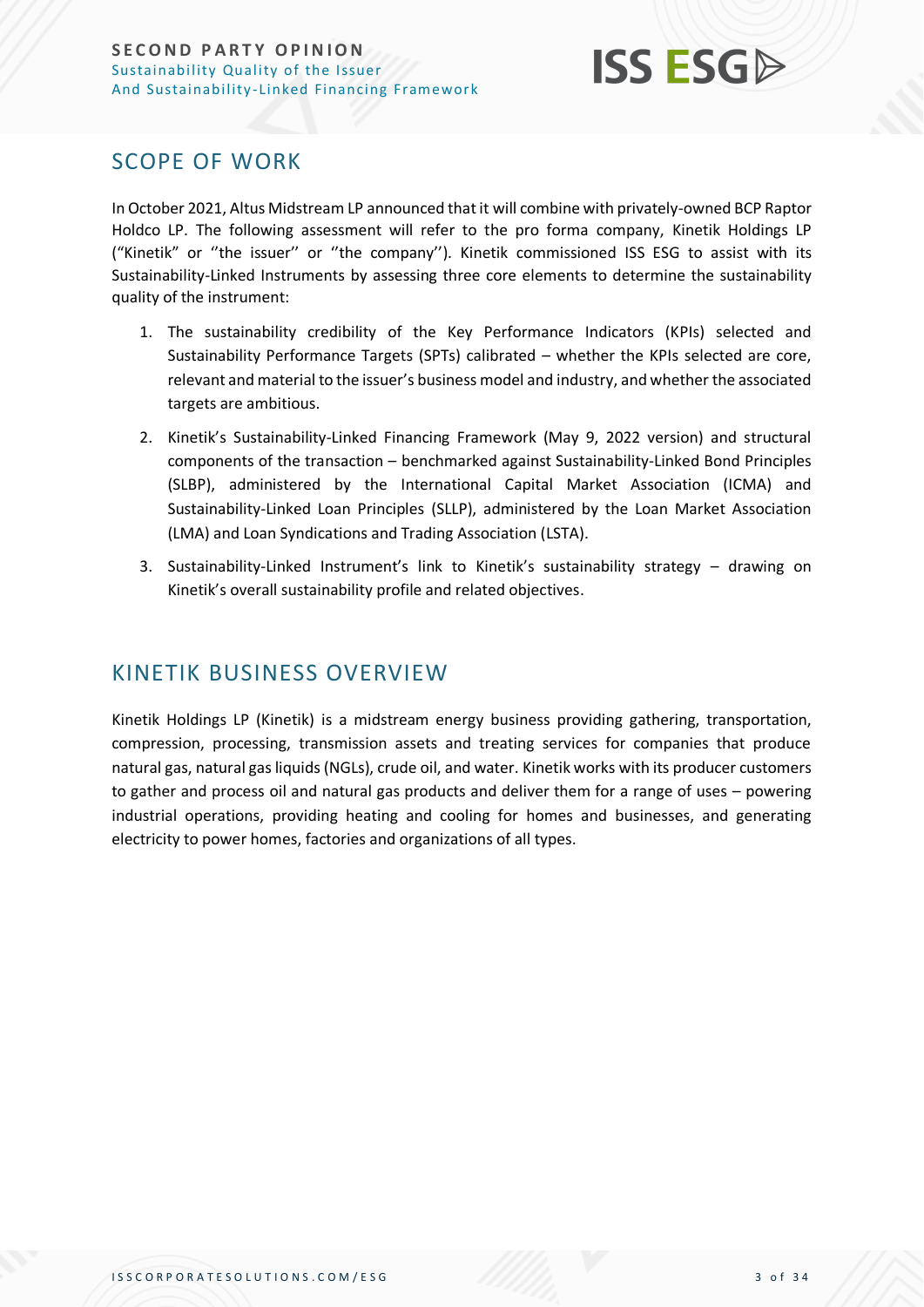## **ISS ESG**

### <span id="page-3-0"></span>ISS ESG SPO ASSESSMENT SUMMARY

| <b>SECTION</b>                                                      | <b>EVALUATION SUMMARY</b> <sup>1</sup>                                                                                                                                                                                                                                                                                                                                                                                                                                                                                                                                                                                                                                                                                                                                                                                                                                                                                                                                                                                                                                                                                                                                                                                                                                                                                                                                                                                                                |  |  |  |
|---------------------------------------------------------------------|-------------------------------------------------------------------------------------------------------------------------------------------------------------------------------------------------------------------------------------------------------------------------------------------------------------------------------------------------------------------------------------------------------------------------------------------------------------------------------------------------------------------------------------------------------------------------------------------------------------------------------------------------------------------------------------------------------------------------------------------------------------------------------------------------------------------------------------------------------------------------------------------------------------------------------------------------------------------------------------------------------------------------------------------------------------------------------------------------------------------------------------------------------------------------------------------------------------------------------------------------------------------------------------------------------------------------------------------------------------------------------------------------------------------------------------------------------|--|--|--|
| Part 1.A:                                                           | KPI selection: Core and relevant to issuer's business model and consistent with its                                                                                                                                                                                                                                                                                                                                                                                                                                                                                                                                                                                                                                                                                                                                                                                                                                                                                                                                                                                                                                                                                                                                                                                                                                                                                                                                                                   |  |  |  |
| <b>KPI selection</b><br>and SPT<br>calibration                      | sustainability profile. Material to the company's direct operations but not<br>material to the whole Corporate Value Chain as the KPI does not include Scope 3<br>$emissions2$ .                                                                                                                                                                                                                                                                                                                                                                                                                                                                                                                                                                                                                                                                                                                                                                                                                                                                                                                                                                                                                                                                                                                                                                                                                                                                      |  |  |  |
| KPI <sub>1</sub>                                                    | Sustainability Performance Target (SPT) calibration <sup>3</sup> :<br>Limited information available for comparison against past performance<br>$\bullet$                                                                                                                                                                                                                                                                                                                                                                                                                                                                                                                                                                                                                                                                                                                                                                                                                                                                                                                                                                                                                                                                                                                                                                                                                                                                                              |  |  |  |
| "Greenhouse gas<br>emissions                                        | Ambitious against industry peers <sup>4</sup><br>$\bullet$<br>Currently not benchmarkable against an international standard<br>$\bullet$                                                                                                                                                                                                                                                                                                                                                                                                                                                                                                                                                                                                                                                                                                                                                                                                                                                                                                                                                                                                                                                                                                                                                                                                                                                                                                              |  |  |  |
| intensity (Scope 1<br>and Scope 2)"                                 | ISS ESG finds that the KPI selected is core, relevant and moderately material to the issuer's<br>business model and consistent with its sustainability strategy. The KPI covers approximately                                                                                                                                                                                                                                                                                                                                                                                                                                                                                                                                                                                                                                                                                                                                                                                                                                                                                                                                                                                                                                                                                                                                                                                                                                                         |  |  |  |
| SPT <sub>1</sub>                                                    | 100% of Kinetik's total Scope 1 and 2 $CO2$ , methane and $NO2$ emissions emissions, while<br>Scope 3 emissions are not estimated and therefore not included. It is appropriately                                                                                                                                                                                                                                                                                                                                                                                                                                                                                                                                                                                                                                                                                                                                                                                                                                                                                                                                                                                                                                                                                                                                                                                                                                                                     |  |  |  |
| "Reduce<br>greenhouse gas<br>emissions<br>intensity (Scope 1        | quantifiable, externally verifiable and benchmarkable with limitations as the SBTi<br>methodology for the Oil & Gas sector is still under development. In addition, the baseline<br>year and historical data have not been verified at the time of issuance, but the issuer plans<br>to obtain a limited level of assurance for 2019, 2020 and 2021 (baseline) post issuance.                                                                                                                                                                                                                                                                                                                                                                                                                                                                                                                                                                                                                                                                                                                                                                                                                                                                                                                                                                                                                                                                         |  |  |  |
| and Scope 2) by<br>35% by 2030<br>relative to the<br>2021 baseline" | ISS ESG finds that the SPT calibrated is ambitious against peers as it is part of the top 40% in<br>terms of having an existing climate-related target <sup>5</sup> . It is also worth noting that Kinetik has<br>the largest intensity reduction target of the peer group. However, there are limitations not<br>attributable to the issuer as some peers have not set or publicly disclose GHG emissions<br>intensity targets. Moreover, there is limited evidence available to assess the level of<br>ambition against past performance as the baseline and historical data haven't been verified<br>at the time of issuance. Furthermore, there has been a material change in perimeter due to<br>significant investments made by Kinetik to improve, according to the issuer, the capability<br>of its system, which makes the comparability of each historical year challenging. There are<br>limitations to determining whether the SPT is in line with the Paris Climate Goals (as the SBTi<br>methodology for the Oil & Gas sector is still under development). The SPT set under this<br>Framework is an interim target to a longer-term, 2050 carbon neutrality objective. As of the<br>date of this report, Kinetik is still working on defining a structured action plan to reach net<br>zero by 2050. Aside from that, the target is set in a clear timeline and supported by a strategy<br>and action plan disclosed in the framework. |  |  |  |

<sup>&</sup>lt;sup>1</sup> ISS ESG's evaluation is based on the engagement conducted from January to May on Kinetik's Sustainability-Linked Financing Framework (May 9, 2022 version) and on the ISS ESG Corporate Rating applicable at the SPO delivery date (updated on February 12, 2022).  $<sup>2</sup>$  This is based on the requirement in the SBTi general methodology criteria, for a Scope 3 target for the use of sold products to be included</sup> for all companies involved in the sale or distribution of natural gas and/or other fossil fuels, irrespective of the share of these emissions compared to the total scope 1, 2, and 3 emissions of the company. C4 p.5 <https://sciencebasedtargets.org/resources/files/SBTi-criteria.pdf> <sup>3</sup> ISS ESG analysis provided on the 2030 target. However, as the SPT 1 ambition level is limited to comparison to peers (it is part of the top 40% in terms of having an existing climate-related target within the ISS ESG universe), the assessment remains valid for both interim and long-term observation dates.

<sup>4</sup> Assessment based on limited evidence, reference section 1.2.

<sup>5</sup> Kinetik is one of eight companies in the peer group with a climate-related target.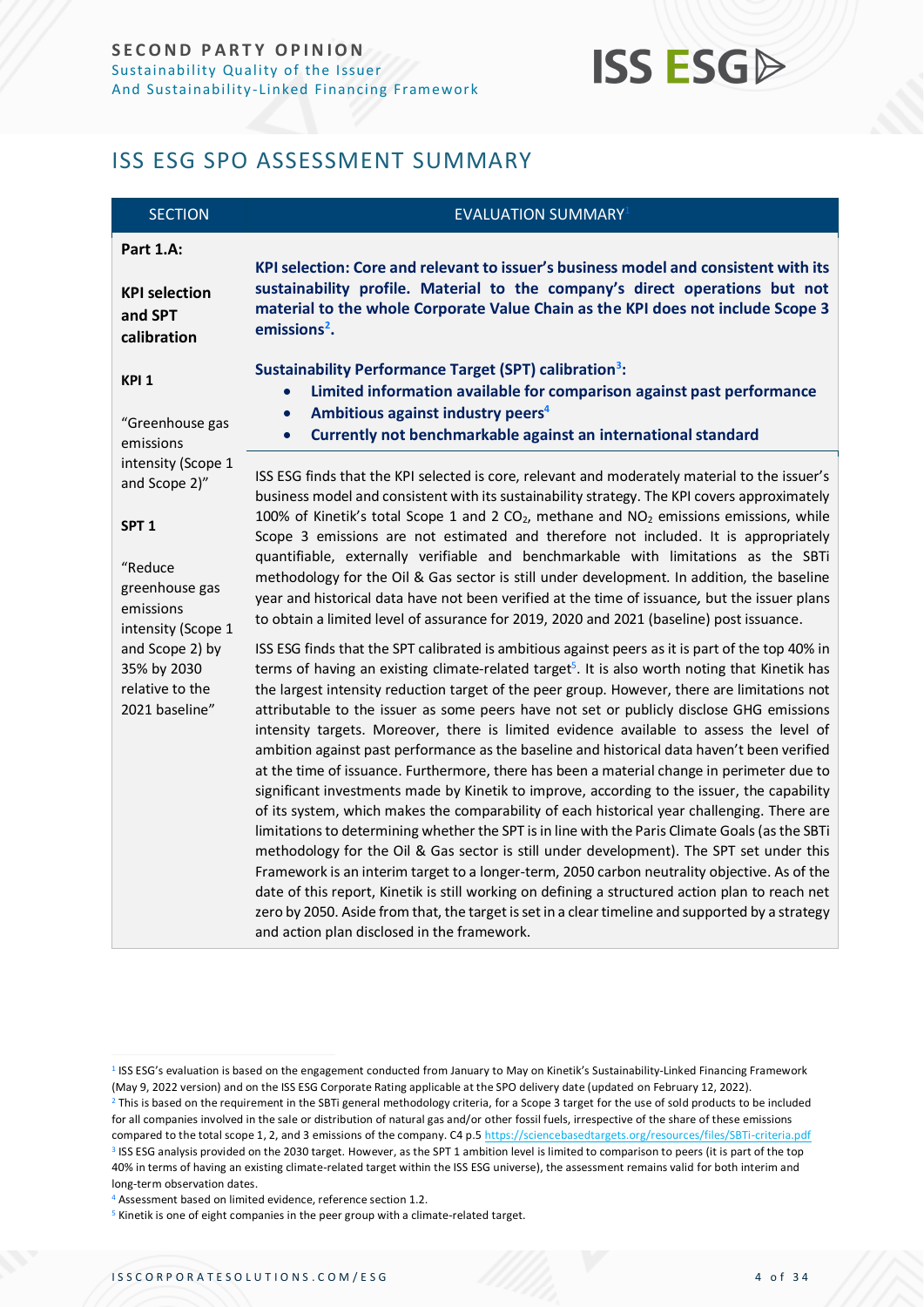

**ISS ESG** 

<sup>&</sup>lt;sup>6</sup> ISS ESG analysis provided on the 2030 target. However, as the SPT 2 ambition level is limited to comparison to peers (it is part of the top 40% in terms of having an existing climate-related target within the ISS ESG universe), the assessment remains valid for both interim and long-term observation dates.

<sup>&</sup>lt;sup>7</sup> The ONE Future Coalition is a group of more than 50 natural gas companies working together to voluntarily reduce methane emissions across the natural gas value chain to 1% (or less) by 2025 and is comprised of some of the largest natural gas production, gathering & boosting, processing, transmission & storage and distribution companies in the U.S. and represents more than 20% of the U.S. natural gas value chain.

<sup>&</sup>lt;sup>8</sup> Kinetik is one of eight companies in the peer group with a climate-related target.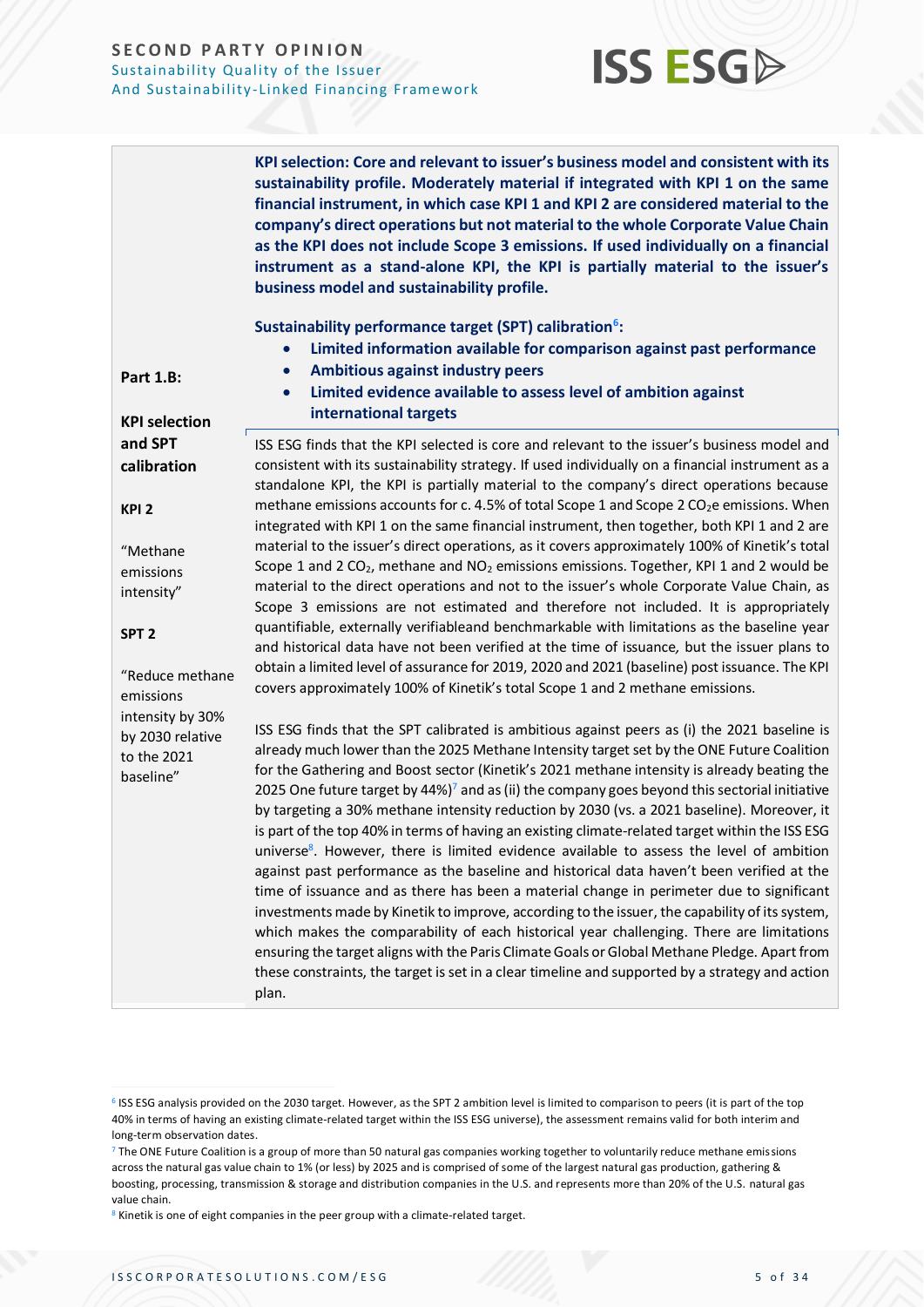

| <b>Part 1.C:</b><br><b>KPI selection</b><br>and SPT<br>calibration<br>KPI <sub>3</sub>                                                                      | KPI selection: Relevant, core and material to issuer's business model and<br>consistent with its sustainability profile<br><b>Sustainability Performance Target (SPT) calibration: 9</b><br>Ambitious against issuer's past performance, with limited evidence<br>Ambitious against peers <sup>10</sup><br>$\bullet$<br>Limited evidence available for comparison against international targets<br>$\bullet$                                                                                                                                                                                                                                                                                                                                                                                                             |
|-------------------------------------------------------------------------------------------------------------------------------------------------------------|--------------------------------------------------------------------------------------------------------------------------------------------------------------------------------------------------------------------------------------------------------------------------------------------------------------------------------------------------------------------------------------------------------------------------------------------------------------------------------------------------------------------------------------------------------------------------------------------------------------------------------------------------------------------------------------------------------------------------------------------------------------------------------------------------------------------------|
| "Female<br>representation in<br>Corporate Officer<br>positions (VP level<br>and above)"                                                                     | The KPI selected is relevant, core and material to the issuer's business model and consistent<br>with its sustainability strategy. It is appropriately measurable, quantifiable, and<br>benchmarkable with limitations as the baseline and historical data have not been verified at<br>the time of issuance, but the issuer plans to obtain a limited level of assurance for 2019,<br>2020 and 2021 (baseline) post issuance. This KPI covers 5.3% of the total workforce of the<br>pro forma structure as of 2021.                                                                                                                                                                                                                                                                                                     |
| SPT <sub>3</sub><br>"Increase female<br>representation in<br>Corporate Officer<br>positions to 20%<br>by year end 2026<br>relative to the<br>2021 baseline" | ISS ESG finds that the SPT calibrated by Kinetik is ambitious against past performance based<br>on limited evidence as the baseline and historical data have not been verified at the time of<br>issuance. In addition, the SPT is ambitious against peers as it is the only company (in the<br>peer group provided by the company) to have set a target on increasing female<br>representation in Corporate Officer positions, however, there are limitations not<br>attributable to the issuer as peers have not set or publicly disclosed Corporate Officer<br>targets. Furthermore, there is limited evidence available to assess the level of ambition<br>against regional/international targets. Aside from these constraints, the target is set in a<br>clear timeline and support by a strategy and action plan. |
| Part 2:<br><b>Alignment with</b>                                                                                                                            | Aligned with ICMA Sustainability-Linked Bond Principles (SLBP) and Sustainability-<br>Linked Loan Principles (SLLP), except SPT ambition levels are limited to<br>comparison to peers for SPT 1 and SPT 2.                                                                                                                                                                                                                                                                                                                                                                                                                                                                                                                                                                                                               |
| the SLBP and<br><b>SLLP</b>                                                                                                                                 | The issuer has defined a formal framework for its Sustainability-Linked Instruments<br>regarding the selection of Key Performance Indicators (KPIs), calibration of Sustainability<br>Performance Targets (SPTs), Sustainability-Linked Instrument characteristics, reporting and<br>verification. The framework is in line with the ICMA's Sustainability-Linked Bond Principles<br>(SLBP) and LMA and LSTA's Sustainability-Linked Loan Principles (SLLP), except SPT ambition<br>levels are limited to peers for SPT 1 and 2.                                                                                                                                                                                                                                                                                         |
|                                                                                                                                                             | The financial characteristics of any security issued under this Framework, including a<br>description of the selected KPIs, SPTs, step-up margin amount or the premium payment<br>amount, as applicable, will be specified in the relevant documentation of the specific<br>transaction.                                                                                                                                                                                                                                                                                                                                                                                                                                                                                                                                 |

<sup>&</sup>lt;sup>9</sup> ISS ESG analysis provided on the last-mentioned target observation date (December 31, 2026).

<sup>&</sup>lt;sup>10</sup> Assessment based on limited evidence, reference section 1.6.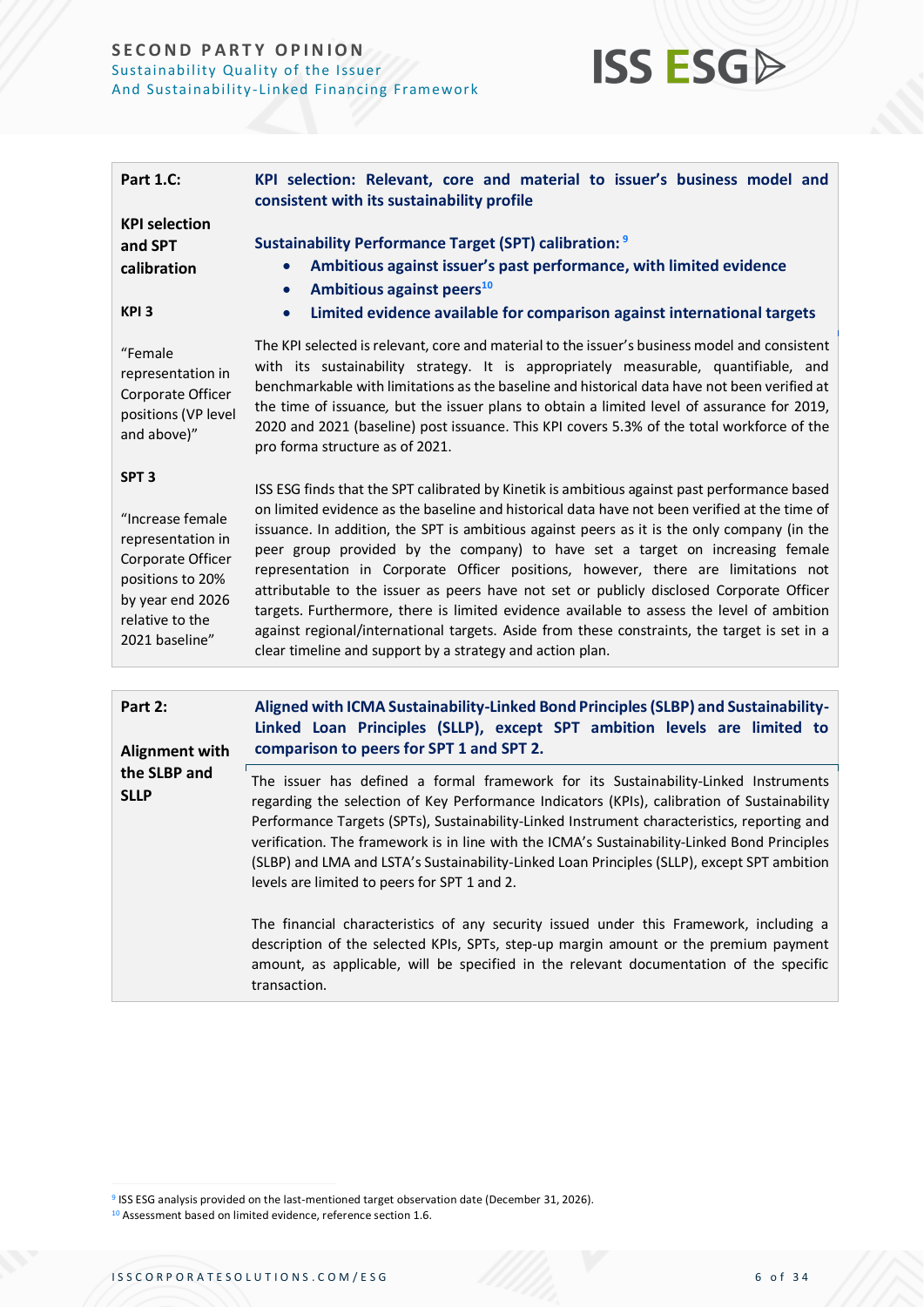**Part 3:**



#### **Consistent with issuer's sustainability strategy**

According to the ISS ESG Corporate Rating published on 12.02.2022, the issuer is classified as having 'medium' sustainability performance. The issuer is not exposed to any 'severe' or 'very severe' controversies.

**Link to issuer's sustainability strategy** The KPIs selected by the issuer are related to the environmental risks and impacts along the value and climate protection, as well as gender diversity. These topics are defined as key priorities for the issuer in terms of sustainability strategy and ISS ESG finds the environmental risks and impact along the value chain, climate protection and gender diversity are material sustainability topics for the issuer. ISS ESG finds that this issuance contributes to the issuer's sustainability strategy thanks to the clear link between the KPIs and key sustainability priorities of the issuer.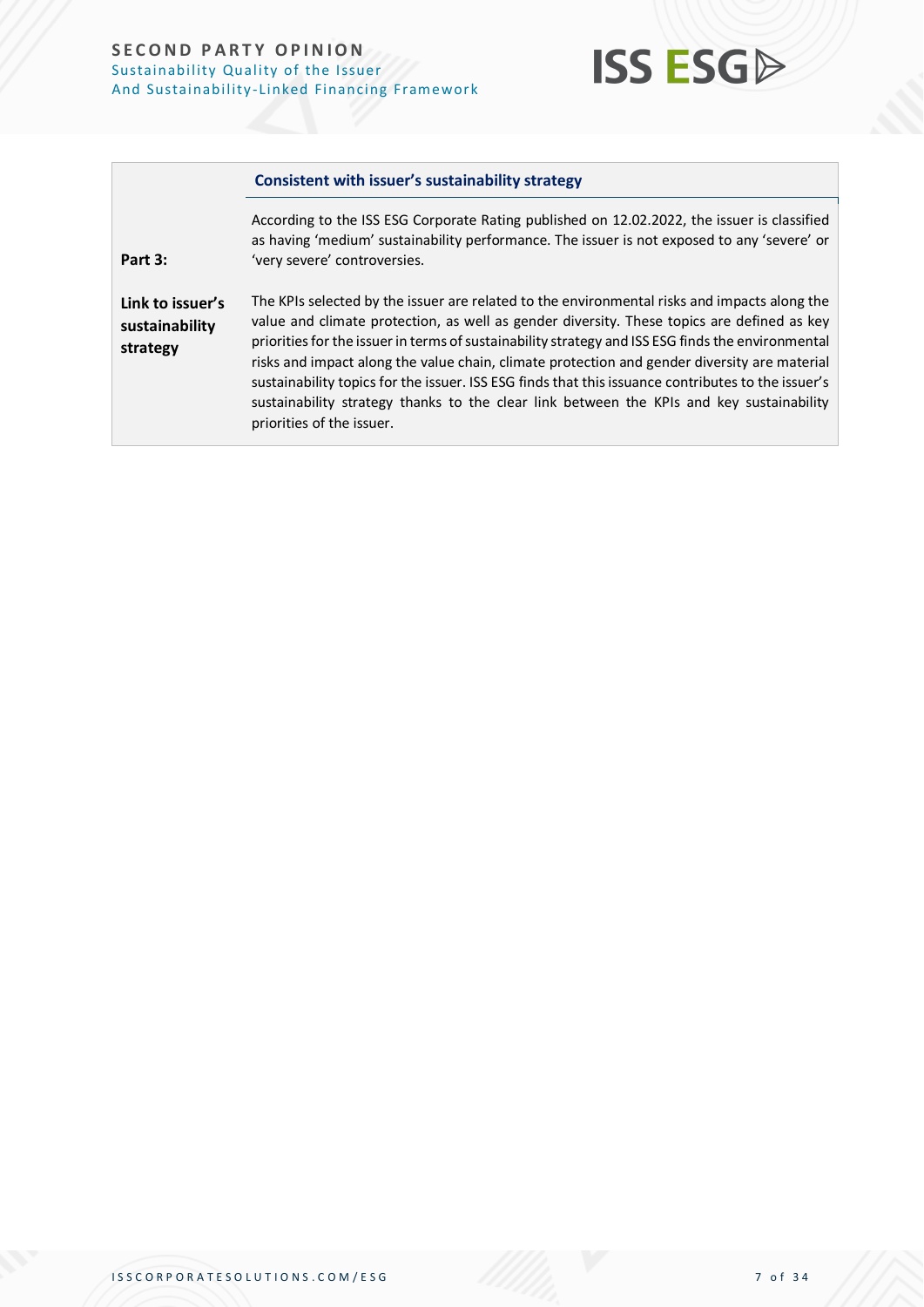

### <span id="page-7-0"></span>ISS ESG SPO ASSESSMENT

### <span id="page-7-1"></span>**PART 1.A: KPI SELECTION & SPT CALIBRATION**

### KPI 1 'Greenhouse Gas Emissions Intensity (Scope 1 and Scope 2)'

### **1.1. KPI selected by Kinetik**

### **FROM ISSUER'S FRAMEWORK**

- **KPI 1:** Greenhouse gas emissions intensity measured as metric tons of GHG (Scope 1 and Scope 2) emitted from operating facilities and estimated emissions caused by purchasing power from the grid per thousand standard cubic feet of gas gathered
- **SPT 1:** Reduce greenhouse gas emissions intensity by 35% by 2030 relative to the 2021 baseline
- **Long-term goal:** Net zero Scope 1 and 2 GHG emissions by 2050
- **Rationale:** To support achievement of the Paris Agreement and keep global warming to below 2 degrees Celsius, while pursuing efforts to limit warming to 1.5 degrees Celsius, emissions reductions must be addressed globally. Furthermore, Kinetik recognizes the importance of addressing climate change and GHG emissions and actively manages the climate impact of its business. In 2021, Kinetik announced a goal to reach net zero in their Scope 1 and 2 GHG emissions by 2050 and KPI / SPT 1 directly supports this ambitious goal and the broader global transition to a low carbon future.
- **Relevant methodology and benchmark reference:** Calculated using the methodologies outlined by the U.S. Environmental Protection Agency for all operated natural gas assets for the full calendar year. Measured by total Scope 1 and 2 emissions in metrics tons of  $CO<sub>2</sub>$  equivalent (CO<sub>2</sub>e): CO<sub>2</sub>, CH<sub>4</sub>, N<sub>2</sub>O.

Scope 2 emissions are calculated using average U.S. Environmental Protection Agency's Emissions & Generation Resource Integrated Database (eGRID) factors (for U.S. facilities).

- **Baseline:** 0.00376 GHG emissions intensity (mtCO<sub>2</sub>e/Mscf)
- **Baseline year:** 2021
- 2030 goal: 0.00244 GHG emissions intensity (mtCO<sub>2</sub>e/Mscf)
- **Scope:** Covering 100% of Kinetik's direct operations as represented by Scope 1 and 2 emissions calculated using the approach outlined below
	- o Scope 1: direct greenhouse (GHG) emissions that occur from sources that are controlled or owned by the organization (e.g., emissions associated with fuel combustion in engines, heaters, vehicles)
	- o Scope 2: indirect GHG emissions from purchased electricity consumption

As the EPA has not yet opined on how midstream operators are to calculate Scope 3 emissions, Kinetik believes including Scope 3 in this Framework is premature. The company's team continues to evaluate the processes for estimating Scope 3 emissions and as such, Kinetik may look to incorporate into the KPI in future iterations of this Framework when the data becomes available.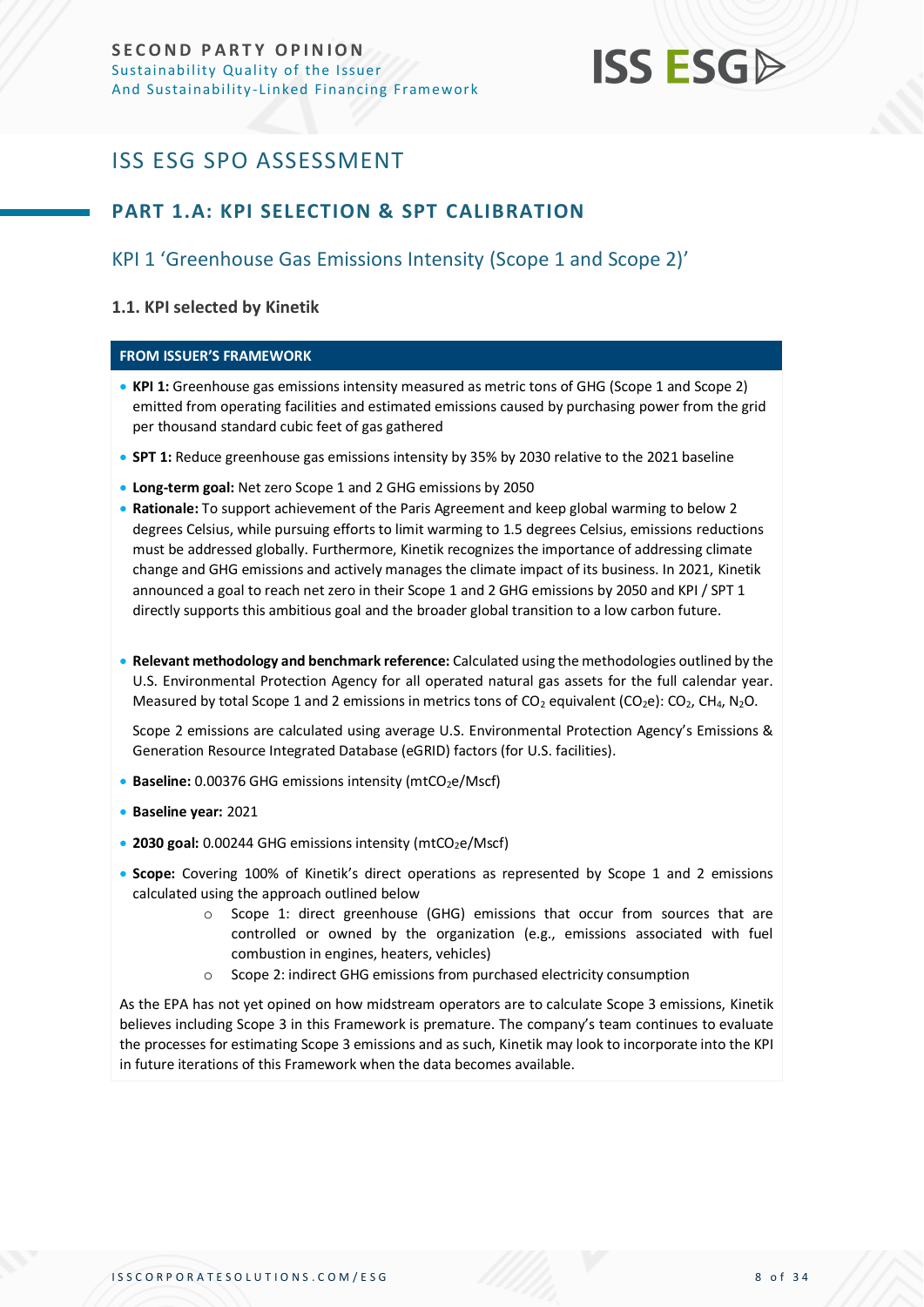

### Materiality and relevance

"Environmental risks and impacts along the value chain" and "climate protection and contribution to the energy transition" are considered key ESG issues faced by the Oil and Gas Storage and Pipelines industry according to key ESG standards $11$  for reporting and ISS ESG assessment.

As an operator of pipelines and processing facilities, Kinetik has historically generated most of its GHG emissions primarily through natural gas combustion while operating compressor engines and process heaters.<sup>12</sup> GHGs such as methane and carbon dioxide also escape into the atmosphere during routine operational procedures such as venting and flaring.<sup>13</sup> Therefore, Kinetik focuses on GHG emissions to reduce its overall environmental impact from operations.

ISS ESG finds the GHG Emissions Intensity (Scope 1 and Scope 2) KPI selected by the issuer to be:

- **Relevant** to Kinetik's business as companies in the Oil and Gas Storage and Pipeline industry are highly GHG-emitting and exposed to risks related to this KPI, including the environmental risks and impacts of operations along the value chain and climate protection.
- **Core** to the issuer's business as the company's key processes will be affected by the actions implemented to reach the target associated with the KPI, including improvements to the company's operational efficiency, of which the company's migration to electric compression is the most impactful in reducing  $CO<sub>2</sub>$  emissions. To reach the SPT, the company plans to:
	- o Procure 100% renewable electricity across all operations. The pro forma company plans to focus on its Scope 2 emissions by adopting BCP's existing commitment to source 100% of its electricity entirely from renewable resources;
	- o Migrate the company's vehicle fleet towards electric vehicles over the next several years;
	- o Implement operational improvements for pneumatic devices (e.g., electric air compression);
	- o Implement operational efficiency improvements (e.g., installation of variable frequency drive motors).
- **Moderately Material** to Kinetik from an ESG perspective.
	- o The KPI selected is material to the direct operations and activities of the issuer as it covers approximately 100% of the total Scope 1 and 2 GHG emissions;
	- o However, the KPI is not material to the whole Corporate Value Chain of Kinetik per ISS ESG's methodology as Scope 3 emissions are not estimated and therefore not included in the scope of the KPI.

<sup>&</sup>lt;sup>11</sup> Key ESG standards include SASB and TCFD, among others.

<sup>12</sup> EagleClaw, 2020, ESG report[, https://www.eagleclawmidstream.com](https://www.eagleclawmidstream.com/)

<sup>13</sup> IEA, November 2021, Methane Emissions from Oil and Gas[, https://www.iea.org/reports/methane-emissions-from-oil-and-gas](https://www.iea.org/reports/methane-emissions-from-oil-and-gas)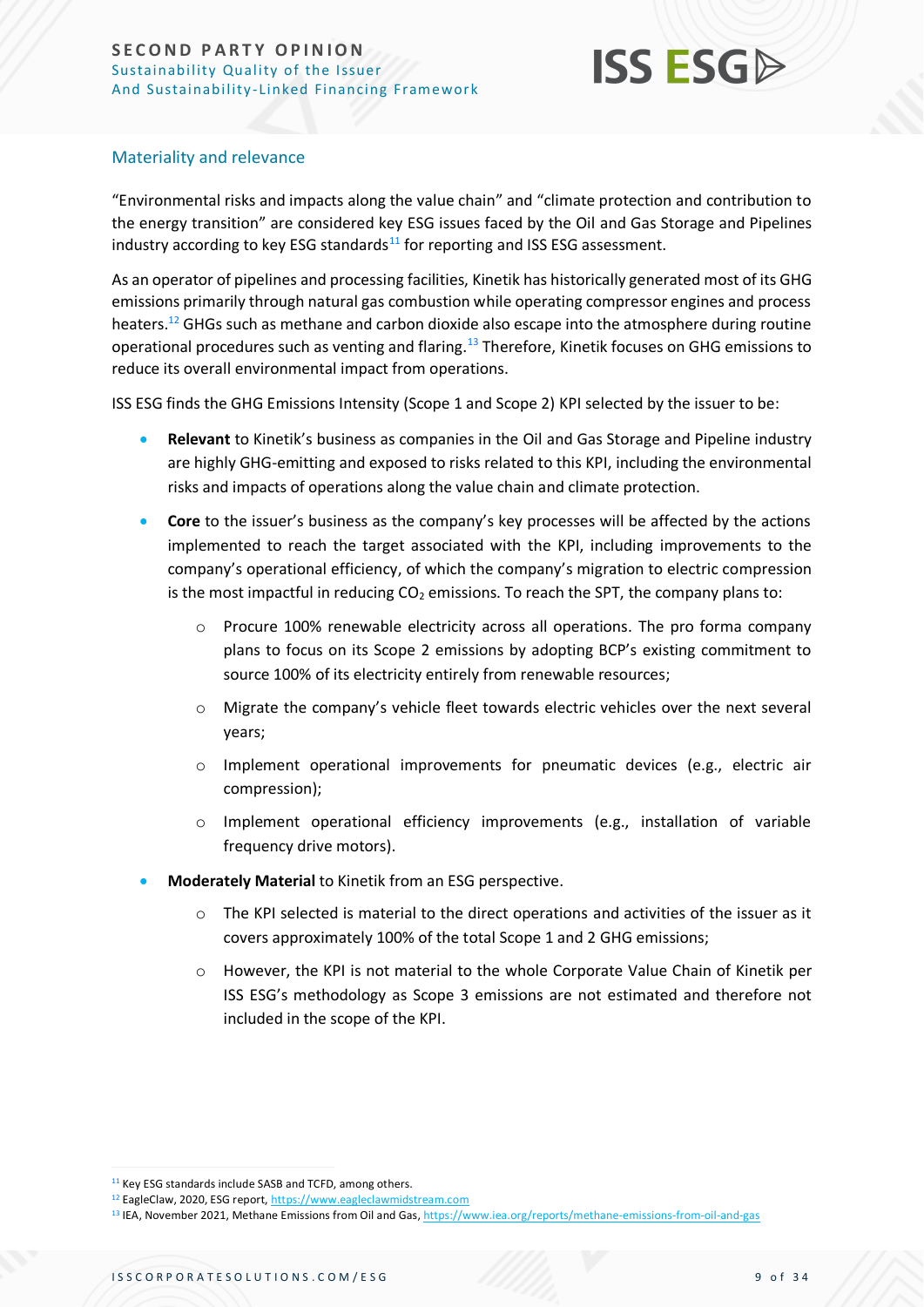

### Consistency with overall company's sustainability strategy

According to Kinetik, the delivery of natural gas, natural gas liquids and crude oil is essential to meeting the world's current energy needs. Moreover, the company believes that natural gas could play an integral role in transitioning the economy to lower-carbon sources.

In 2021, the issuer announced its goal to reach net zero in its Scope 1 and 2 greenhouse gas emissions by 2050; underscoring its commitment to contribute to a low carbon future. In addition to the issuer's net zero target, the company introduced a series of steps to achieve its long-term environmental goals, including:

- 1) 100 percent use of renewable electricity across all operations beginning in 2021;
- 2) Expanded use of electric compression across the Company's system where feasible. Since 2020, Kinetik procured 15,000 new horsepower electric motors run on variable frequency drives (VFDs) to compress residue gas, which conserve energy by only providing the amperage for the load required;
- 3) Migrating a significant portion of the Company's vehicle fleet to electric vehicles over the next several years.

ISS ESG finds that the KPI selected by the issuer is consistent with the overall company's sustainability strategy.

### Measurability

- **Scope and Perimeter:** This KPI covers approximately 100% of the total Scope 1 and 2 GHG emissions. However, the KPI does not cover Scope 3 emissions which haven't been estimated at the time of issuance.
- **Quantifiable/Externally Verifiable:** The KPI selected is quantifiable and externally verifiable thanks to the various standards and protocols mentioned below. The company utilizes a widespread calculation methodology for Midstream companies provided by the U.S. Environmental Protection Agency (EPA) for the calculation and measurement of Scope 1 and 2 GHG emissions. The company's GHG emissions intensity is reported at an aggregate level, which is defined as metric tons of GHG emitted from operating facilities and estimated emissions caused by purchasing power from the grid per thousand standard cubic feet of total gas gathered. However, it's important to note the denominator may vary based on company reporting (e.g, barrel of oil equivalent (BOE)).
- **Externally verified:** Kinetik's baseline and historical figures have not yet been verified, but the issuer plans to obtain a limited level of assurance on its GHG emissions intensity KPI for the years 2019, 2020 and 2021 (baseline).<sup>14</sup> Furthermore, the issuer commits to get a third-party verification of its KPI annually post issuance.
- **Benchmarkable:** The company follows a calculation methodology provided by the U.S. Environmental Protection Agency for measuring and reporting Scope 1 and 2 emissions, as well as Generation Resource Integrated Database (eGRID) factors for Scope 2 emissions

<sup>14</sup> Kinetik is committed to obtaining baseline verification concurrent with, or prior to, the first fiscal year measurement period for KPI 1 and KPI 2 (FY 2022 performance).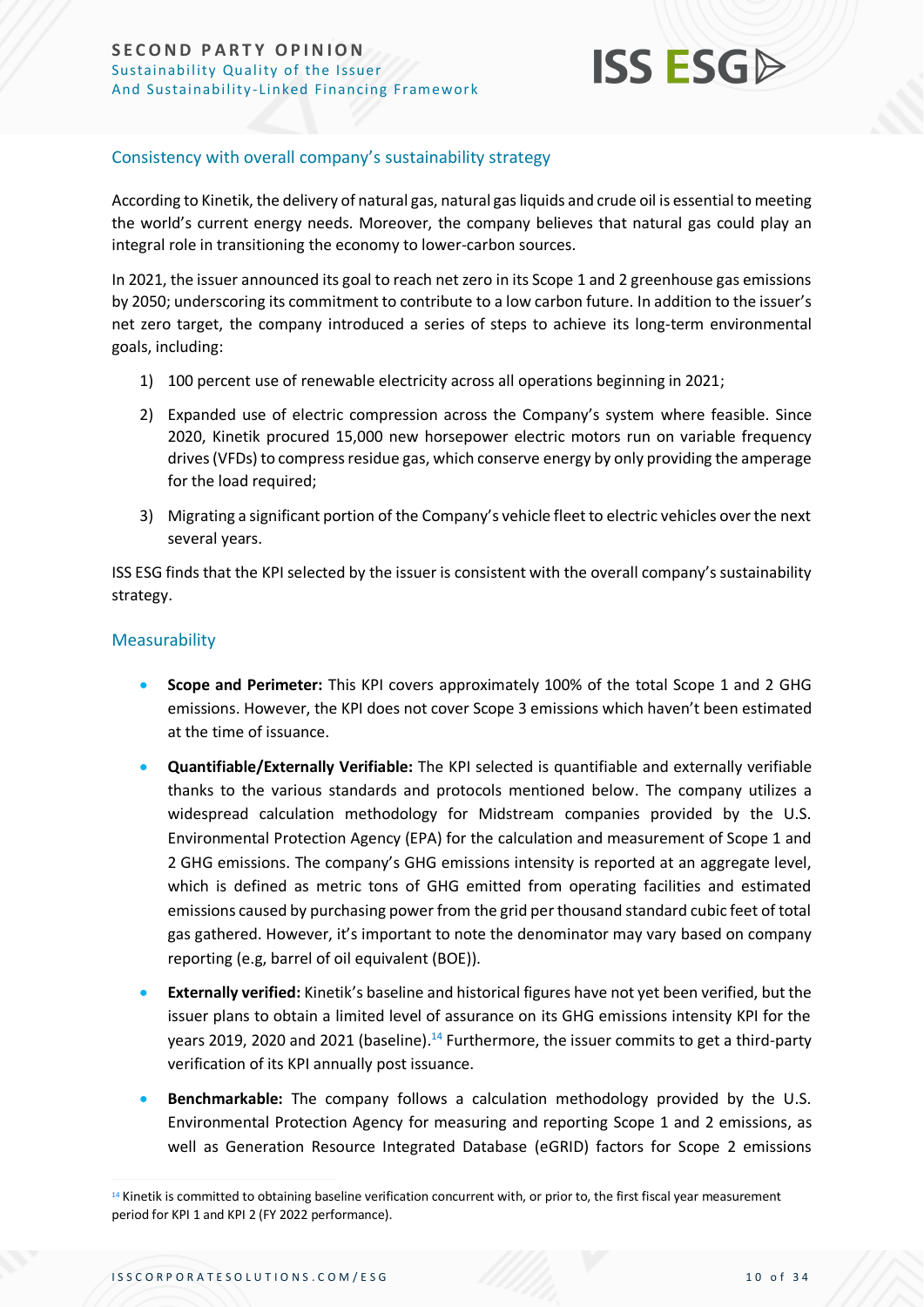

(specific to U.S. facilities). Therefore, the KPI can be benchmarked against the relevant data reported by other industry peers with certain limitations as the calculation for emissions intensity may differ. Furthermore, the KPI is not benchmarkable against international standards as the SBTi methodology for the Oil & Gas sector is still under development. Benchmarking of the SPT in relation with this KPI has been analyzed in section 1.2.

*Opinion on KPI selection: ISS ESG finds that the KPI selected is core, relevant and moderately material to the issuer's business model and consistent with its sustainability strategy. The KPI covers approximately 100% of the total Scope 1 and 2 CO2, methane and NO<sup>2</sup> emissions, while Scope 3 emissions are not estimated and therefore not included. It is appropriately quantifiable, externally verifiable and benchmarkable with limitations. In addition, the baseline year and historical data have not been verified at the time of issuance, but the issuer plans to obtain a limited level of assurance for 2019, 2020 and 2021 (baseline) post issuance.* 

### **1.2. Calibration of SPT**

### SPT set by the issuer

#### **FROM ISSUER'S FRAMEWORK 15**

**SPT 1:** Reduce greenhouse gas emissions intensity by 35% by 2030 relative to the 2021 baseline

**SPT Trigger:** Failure to meet KPI targets would trigger an adjustment to the coupon by an amount specified in the transaction documentation payable from the first coupon payment date following the target observation date until maturity.<sup>16</sup>

**SPT Observation Date(s):** To be specified in the transaction documentation. 17

**2021 Baseline Intensity:** 0.00376 GHG emissions intensity (mtCO<sub>2</sub>e/Mscf)

#### **Factors that support the achievement of the target:**

- Procure 100% renewable electricity across all operations.
- Migrate Company's vehicle fleet towards electric vehicles over the next several years.
- Implement operational improvements for pneumatic devices (e.g., electric air compression).
- Implement operational efficiency improvements (e.g., installation of variable frequency drive motors).

**Risks to the target:** The issuer has identified potential barriers that may arise limiting the ability to achieve the target. These barriers may include but are not limited to circumstances beyond its corporate control that may make performance commercially impractical, illegal or impossible. This may include impacts from natural disasters; supply chain disruptions; changes in the regulatory environment, including environmental, energy,

<sup>&</sup>lt;sup>15</sup> This table is displayed by the issuer in its Sustainability-Linked Financing Framework and has been copied over in this report by ISS ESG for clarity.

<sup>&</sup>lt;sup>16</sup> The financial characteristics included in any stustainablity-linked instrument may vary depending on the type of instrument, its maturity, date of issuance and other factors, which described in Section 2.3.

<sup>17</sup> ISS ESG's assessment is only based on the 2030 target. However, as the SPT 1 ambition level is limited to comparison to peers (it is part of the top 40% in terms of having an existing climate-related target within the ISS ESG universe), the assessment remains valid for both interim and long-term observation dates.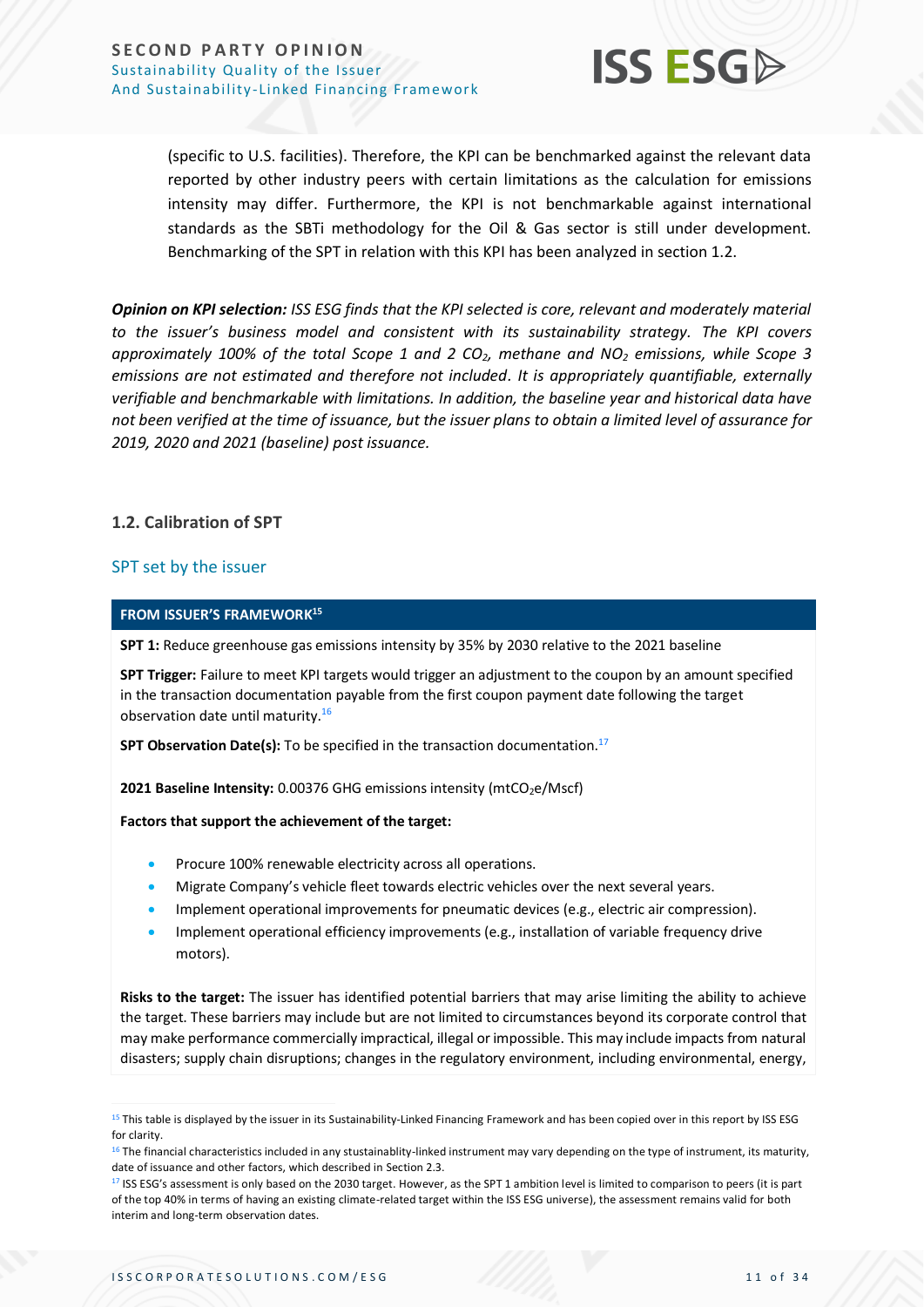

tax and labor laws and regulations; and general changes in political, social, health, economic and business conditions.

### Ambition

#### Against company's past performance

| <b>Indicator</b>                                                | 2019    | 2020     | $2021 -$<br><b>Baseline</b> | $2026 -$<br><b>Target</b> | $2030 -$<br><b>Target</b> | <b>CAGR</b><br>$'19 -$<br>'21 | <b>CAGR</b><br>$'21 -$<br>$^{\prime}30$ |
|-----------------------------------------------------------------|---------|----------|-----------------------------|---------------------------|---------------------------|-------------------------------|-----------------------------------------|
| <b>GHG</b> emissions<br>intensity<br>(mtCO <sub>2</sub> e/Mscf) | 0.00628 | 0.00441  | 0.00376                     | 0.00303                   | 0.00244                   | $-22.6%$                      | $-4.7%$                                 |
| YoY $(%)$                                                       |         | $-29.8%$ | $-14.8%$                    |                           |                           |                               |                                         |
| <b>Reduction from</b><br>Baseline Year (%)                      |         |          |                             | $-19.4%$                  | $-35.0%$                  |                               |                                         |

*Source: Kinetik as of 5/10/2022*

The company's past performance has drastically decreased by -29.8% from 2019 to 2020 and by -14.8% from 2020 to 2021. Between 2019-2021, GHG emissions intensity decreased -40.2%, which equates to a compound annual growth rate (CAGR) of -22.6%. To achieve its 2030 goal, Kinetik's required compound annual growth rate, over the 2021- 2030 period is -4.7%, 18.0 percentage points lower than the compound annual growth rate from 2019-2021.

The SPT is less ambitious compared to the issuer's past performance from a quantitative perspective, however it's worth noting that Kinetik has already achieved significant reductions in GHG emissions from 2019-2021 due to significant investments to improve, according to the issuer, the capability of its system, which makes the comparability of each historical year challenging. However, reaching its goal will require additional CapEx for continued operational improvements.

In this context and compared to the baseline year, ISS ESG deems there is limited information to assess the level of ambition of the SPT against the issuer's past performance given significant investments that have led to a meaningful emissions reduction. Additionally, the baseline and historical performance haven't been verified at the time of issuance and therefore, the estimated values may differ from the final reported values.

### Against company's industry peers

ISS ESG conducted a benchmarking of the SPT set by Kinetik against a peer group of 20 companies that are active in the same sector (Oil & Gas Storage & Pipelines), as derived from the ISS ESG universe. Kinetik is one of eight companies in the peer group with a climate-related target, therefore, Kinetik is part of the top 40% in terms of having an existing target for the reduction of emissions. It is also worth noting that Kinetik has the largest intensity reduction target of the peer group.

In this context, ISS ESG concludes that the SPT set by the issuer is ambitious relative to peers in the Oil & Gas Storage & Pipelines sector in terms of defining a target for the reduction of GHG emissions. However, there are some limitations to the assessment not attributable to the issuer as out of 20 peers, six have climate-related targets, but none have GHG emissions intensity targets.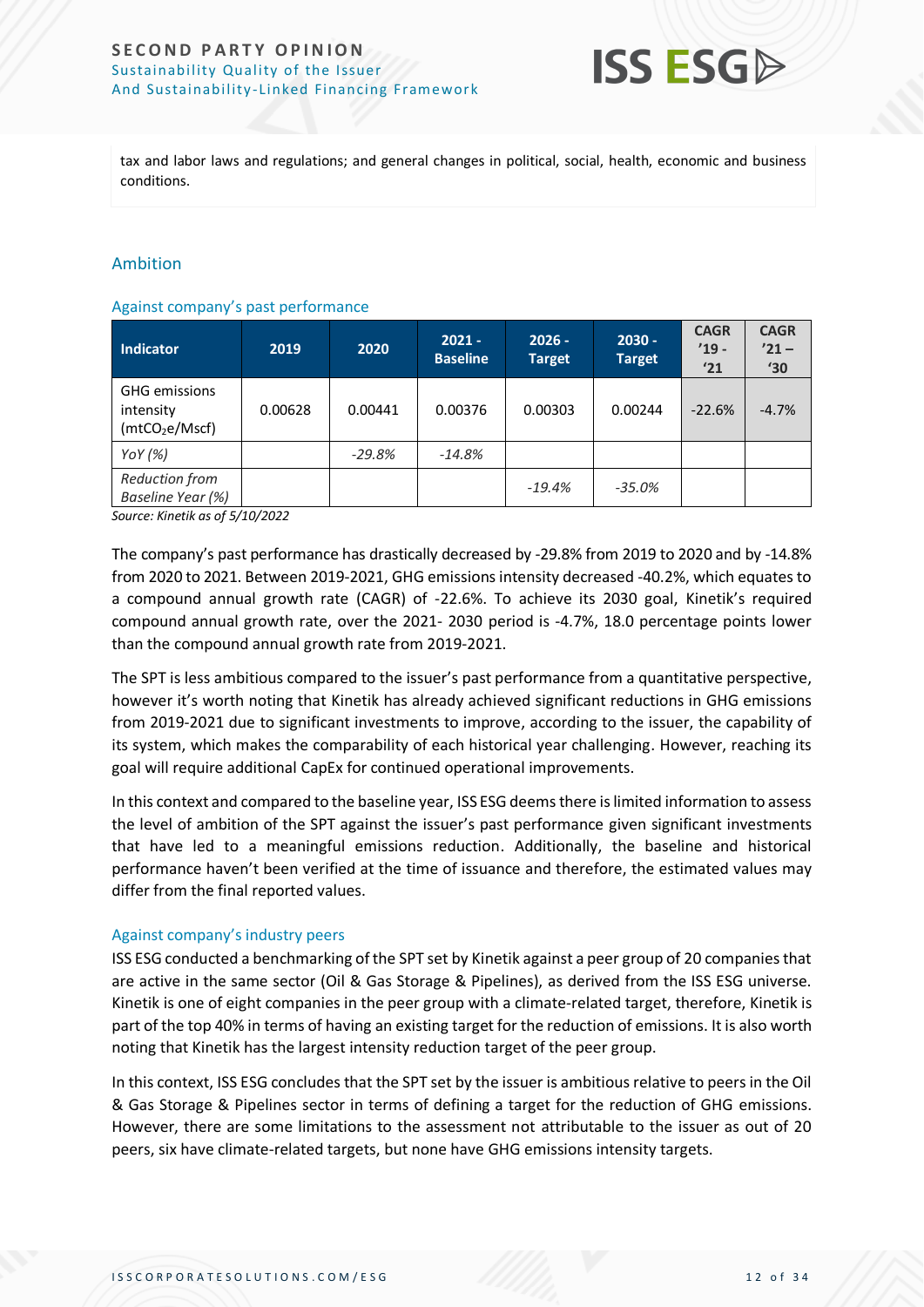## **ISS ESGA**

#### Against international targets

#### **Paris Agreement**

In 2021, the issuer publicly announced its goal to reach net-zero in its Scope 1 and 2 greenhouse gas emissions by 2050. However, the validation of the target is not possible as the SBTi methodology for the Oil & Gas sector is still under development. Therefore, there are limitations to assess the level of ambition of the target against the Paris Agreement as the SBTi methodology for the Oil & Gas sector is still under development.

### Measurability & comparability

- **Historical data:** The issuer provided relevant historical data from 2019 to its 2021 baseline year. The pro forma historical performance data has not been externally verified, however, the company plans to obtain external verification of its baseline year and future annual performance data.
- **Benchmarkable:** The SPT selected for GHG emissions intensity is not benchmarkable against international standards as the SBTi methodology for the Oil & Gas sector is still under development.
- **Timeline:** The issuer defined a precise timeline related to the SPT achievement, including the target observation date, the trigger event and the frequency of the SPT measurement.

### Supporting strategy and action plan

Kinetik's key efforts to support the achievement of reducing greenhouse gas emissions intensity by 35% by 2030 includes:

- Procure 100% renewable electricity across all operations. Kinetik plans to migrate legacy Altus Midstream operations to source 100% renewable electricity;
- Migrate the company's vehicle fleet towards electric vehicles over the next several years. The company is developing a public-private charging grid. Kinetik estimates the CapEx associated with the project could be significant as the charging grid contemplates five or more charging sites;
- Implement operational improvements for pneumatic devices (e.g., electric air compression). The company has already scoped out roughly \$5 million of capital projects associated with replacing its gas-fire powered compressor engines to electric drives;
- Implement operational efficiency improvements (e.g., installation of variable frequency drive motors).

*Opinion on SPT calibration: ISS ESG finds that the SPT calibrated is ambitious against peers as it is part of the top 40% in terms of having an existing climate-related target<sup>18</sup>, however, there are limitations as peers have not set or publicly disclose GHG emissions intensity targets. Moreover, there is limited evidence available to assess the level of ambition against past performance as the baseline and historical data haven't been verified at the time of issuance. Furthermore, there has been a material* 

<sup>18</sup> Kinetik is one of 20 Oil & Gas Storage & Pipelines companies assessed within the ISS ESG universe.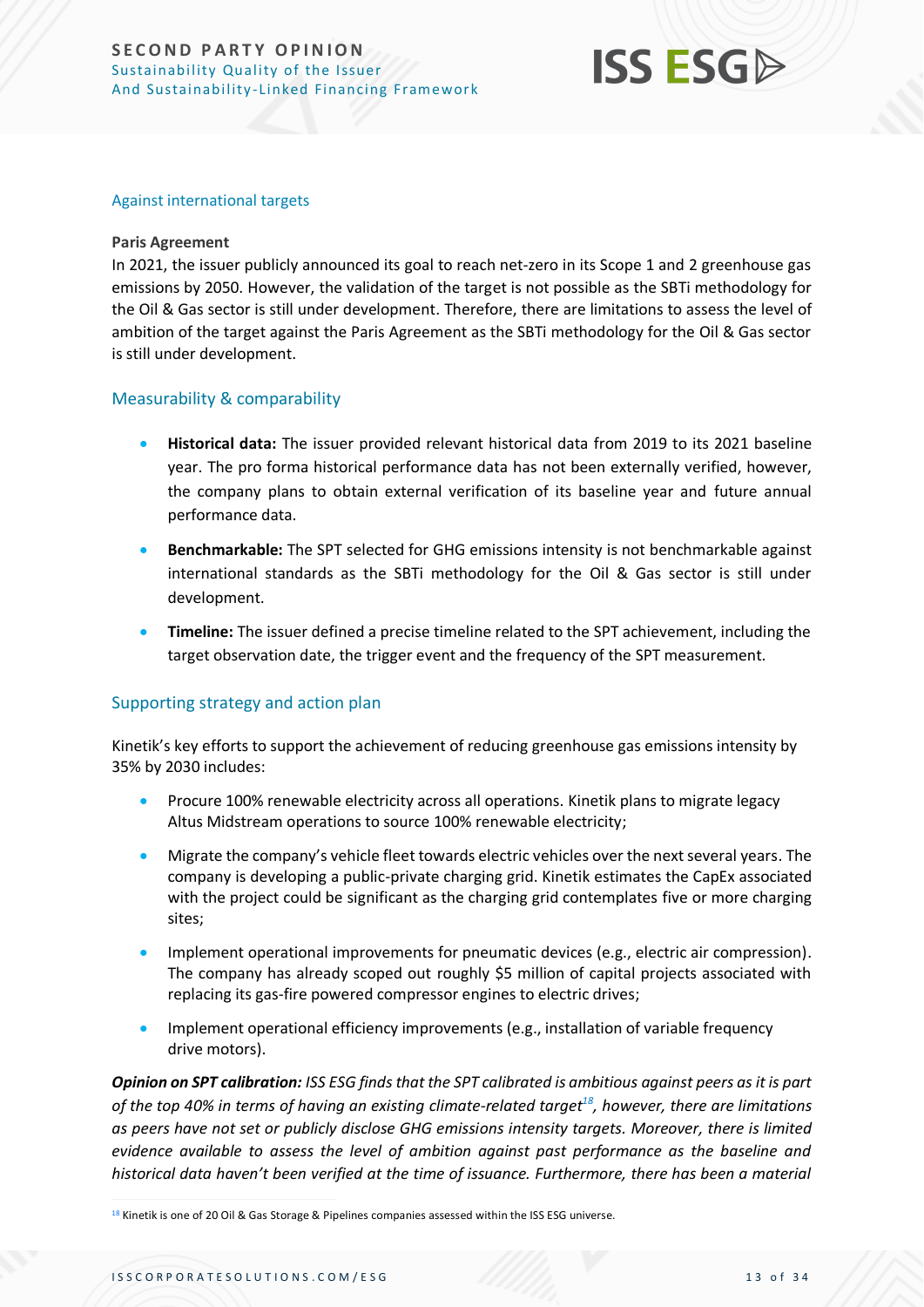

*change in perimeter due to significant investments made by Kinetik to improve, according to the issuer, the capability of its system, which makes the comparability of each historical year challenging. There are limitations to determining whether the SPT is in line with the Paris Climate Goals (as the SBTi methodology for the Oil & Gas sector is still under development). The SPT set under this Framework is an interim target to a longer-term, 2050 carbon neutrality objective. As of the date of this report, Kinetik is still working on defining a structured action plan to reach net zero by 2050. The target is set in a clear timeline and supported by a strategy and action plan.*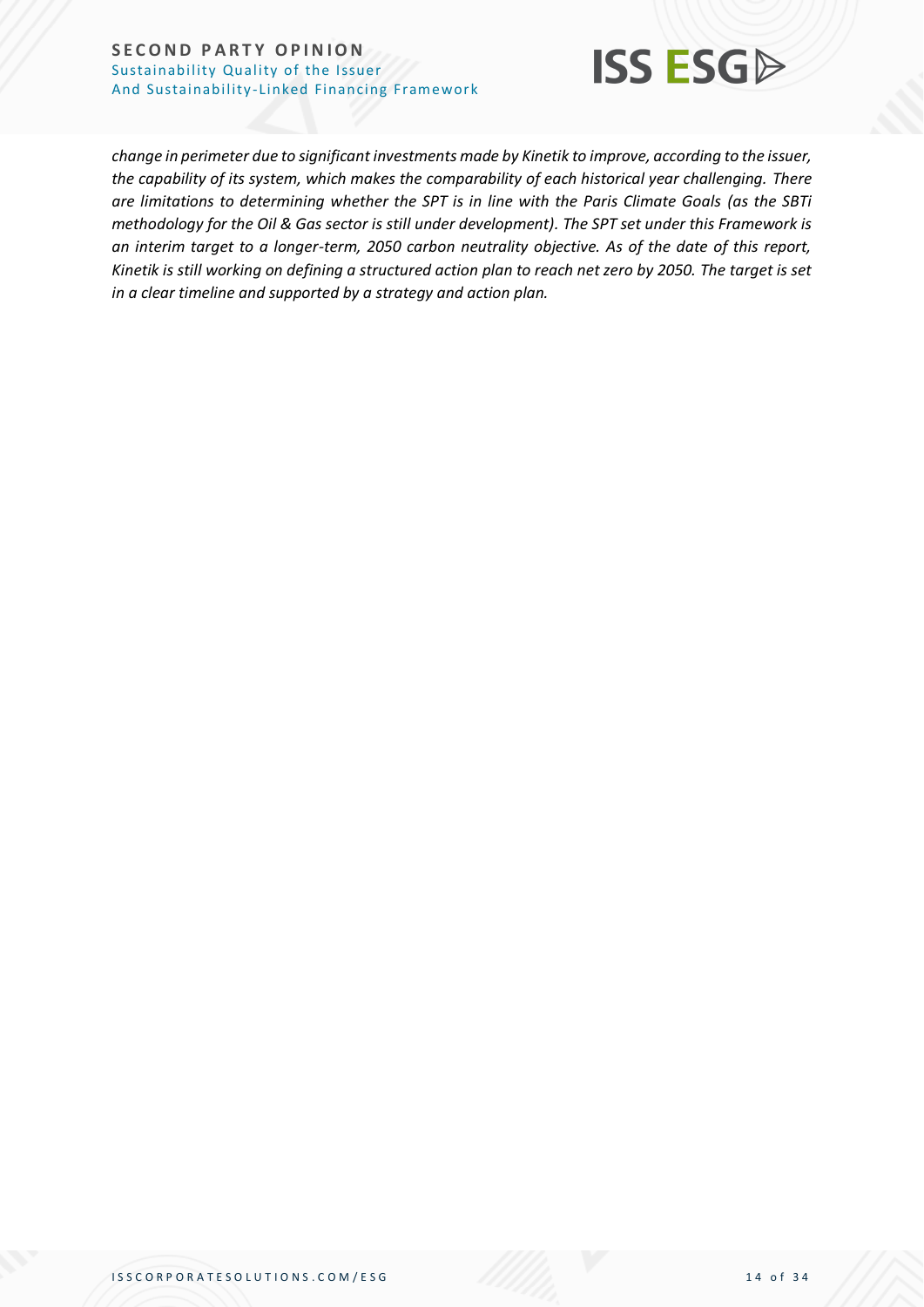

### <span id="page-14-0"></span>**PART 1.B: KPI SELECTION & SPT CALIBRATION**

### KPI 2 'Methane Emissions Intensity'

### **1.3. KPI selected by Kinetik**

#### **FROM ISSUER'S FRAMEWORK**

- **KPI 2:** Methane emissions intensity measured as metric tons of methane derived from Kinetik's activities (Scope 1 and 2) per metric tons of methane in total gas gathered
- **SPT 2:** Reduce methane emissions intensity by 30% by 2030 relative to the 2021 baseline
- **Long-term goal:** Net zero Scope 1 and 2 GHG emissions by 2050
- **Rationale:** Given the short atmospheric lifetime of methane relative to carbon dioxide, taking immediate action to limit fugitive methane emissions can rapidly reduce the rate of global warming. According to UNEP, cutting methane emissions is the best way to slow climate change over the next 25 years.<sup>19</sup> Methane currently accounts for 20 percent of global greenhouse gas emissions<sup>20</sup> from human activities and the energy sector has the greatest potential for targeted mitigation by 2030.

While Kinetik has demonstrated progress in reducing its methane emissions intensity - already below the current goal for its sector set by the industry association, ONE Future – the company seeks to drive continued improvement in reducing its methane emissions and support the achievement of the Global Methane Pledge.

- **Relevant methodology and benchmark reference:** Pro forma Kinetik utilizes the U.S. Environmental Protection Agency (EPA) methodology for the calculation and measurement of Scope 1 and Scope 2 methane emissions intensity. Scope 2 emissions also use the Generation Resource Integrated Database (eGRID) factors (for U.S. facilities).
- **Baseline:** 0.0452% methane emissions intensity (mtCH<sub>4</sub>/mtGTP)<sup>21</sup>
- **Baseline year:** 2021
- **2030 goal:** 0.0311% methane emissions intensity (mtCH4/mtGTP)
- **Scope:** The methane emissions intensity calculation covers approximately 100% of Scope 1 and 2 methane (CH4) emissions:
- Scope 1: direct greenhouse (GHG) emissions that occur from sources that are controlled or owned by the organization (e.g., emissions associated with fuel combustion in engines, heaters, vehicles)
- Scope 2: indirect GHG emissions from purchased electricity consumption

As the EPA has not yet opined on how midstream operators are to calculate Scope 3 emissions, Kinetik believes including Scope 3 in this Framework is premature. The company continues to evaluate the processes for estimating its Scope 3 emissions and as such, it may look to incorporate into the KPI in future iterations of this Framework when the data becomes available.

<sup>20</sup> EPA, Importance of Methane[, https://www.epa.gov/gmi/importance-methane](https://www.epa.gov/gmi/importance-methane)

<sup>&</sup>lt;sup>19</sup> UNEP, September 2021, New global methane pledge aims to tackle climate change, [httpser://www.unep.org/news-and](https://www.unep.org/news-and-stories/story/new-global-methane-pledge-aims-tackle-climate-change)[stories/story/new-global-methane-pledge-aims-tackle-climate-change](https://www.unep.org/news-and-stories/story/new-global-methane-pledge-aims-tackle-climate-change)

<sup>&</sup>lt;sup>21</sup> Methane intensity is mtCH4 emitted/ mtCH4 throughput.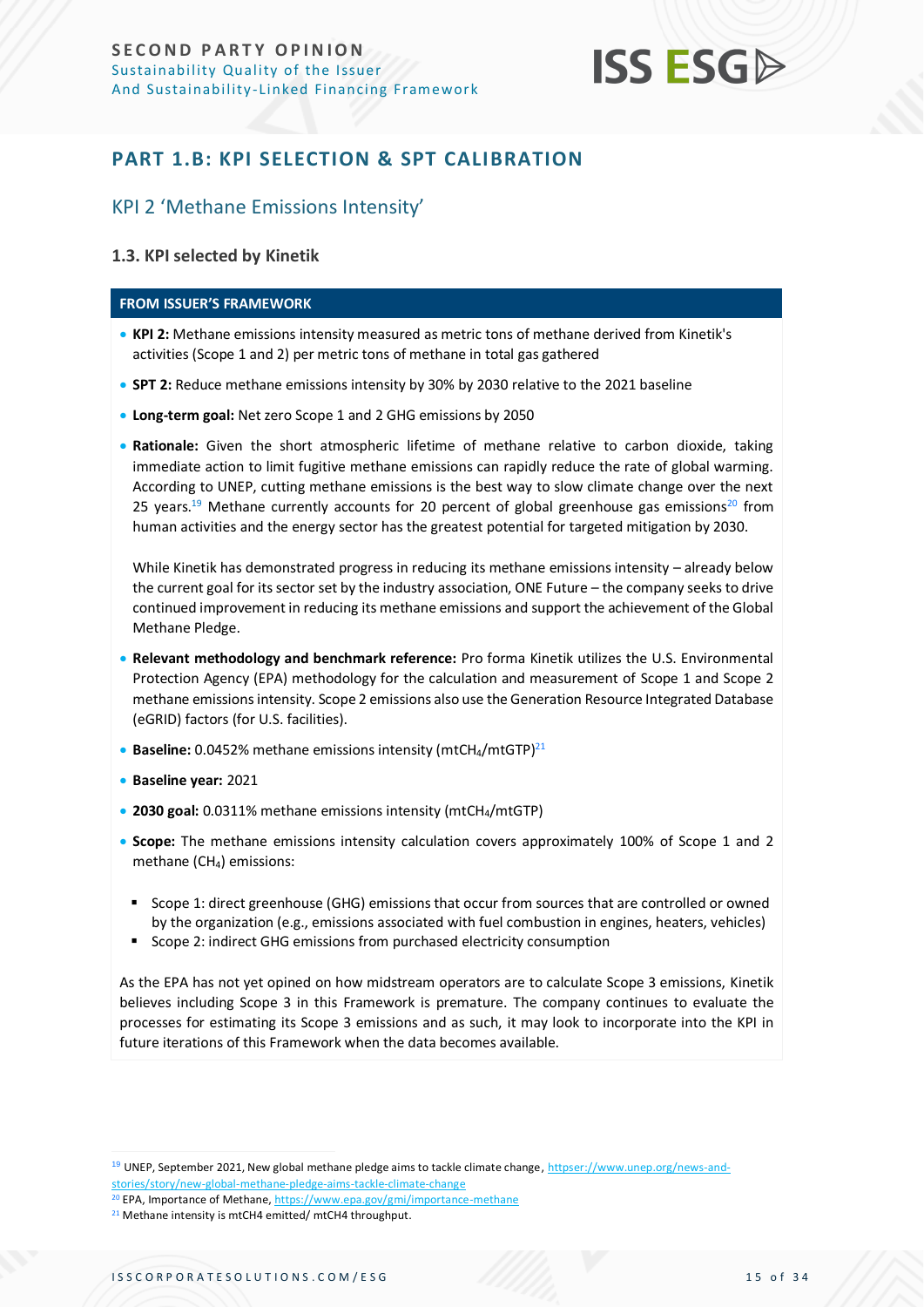

### Materiality and relevance

"Environmental risks and impacts along the value chain" and "climate protection and contribution to the energy transition" are considered key ESG issues faced by the Oil and Gas Storage and Pipelines industry according to key ESG standards<sup>22</sup> for reporting and ISS ESG assessment. According to the United States Environmental Protection Agency (EPA), "methane (CH4) is the second most abundant anthropogenic GHG after carbon dioxide (CO<sub>2</sub>), accounting for about 20 percent of global emissions."<sup>23</sup> Furthermore, the IPCC estimates that the Global Warming Potential (GWP) of  $CH_4$  on a pound-topound basis, is 25 times greater than CO<sub>2</sub> over a 100-year period. GWP is a measure that allows the comparison of the global warming impact of different gases.  $CO<sub>2</sub>$  is the reference gas, with a GWP of 1. By contrast, CH<sub>4</sub> has an estimated GWP of 28–36 over 100 years<sup>24</sup>. This underscores the importance of taking immediate action to curb methane emissions.

ISS ESG finds the methane emissions intensity KPI selected by the issuer to be:

- **Relevant** to Kinetik's business as companies in the Oil and Gas Storage and Pipeline industry are responsible for and exposed to risks related to this KPI, including the environmental risks and impacts of operations along the value chain and climate protection.
- **Core** to the issuer's business as the company's key processes will be affected by the actions implemented to reach the target associated with the KPI, including improvements to the company's operational efficiency that requires significant capital expenditure (CapEx) commitment. To reach the SPT, the company plans to:
	- o Change the fuel quality for engine driven compression in its gathering and boosting sector (i.e., lower Btu value) by connecting it compressor sites to its residue sales gas infrastructure via pipelines. The company has identified projects of this nature and expects to spend approximately \$10 million by 2030;
	- o Operational improvements for blowdown emissions (e.g., installing emissions controls devices and reducing frequency/duration of blowdown emissions). The company estimates up to \$5 million of CapEx needed to implement these operational improvements across its entire system.
- **Moderately material** to Kinetik's business model and sustainability profile if integrated with KPI 1 on the same financial instrument, but **partially material** if used individually on a financial instrument as a stand-alone KPI.
	- $\circ$  This KPI is moderately material if integrated with KPI 1 on the same financial instrument. In this case, KPI 1 and KPI 2 are considered material to the company's direct operations as the emissions intensity calculations cover approximately 100% of total Scope 1 and 2 emissions, but not material to the whole Corporate Value Chain as Scope 3 emissions are not covered in the scope of the KPI.
	- $\circ$  This KPI is partially material to the company's direct operations if used individually as methane emissions accounts for c. 4.5% of total Scope 1 and Scope 2  $CO<sub>2</sub>e$  emissions. According to the company, the methane emissions represent approximately 17% on

<sup>&</sup>lt;sup>22</sup> Key ESG standards include SASB and TCFD, among others.

<sup>&</sup>lt;sup>23</sup> EPA, Importance of Methane[, https://www.epa.gov/gmi/importance-methane](https://www.epa.gov/gmi/importance-methane)

<sup>&</sup>lt;sup>24</sup> EPA, Understanding Global Warming Potentials, <https://www.epa.gov/ghgemissions/understanding-global-warming-potentials>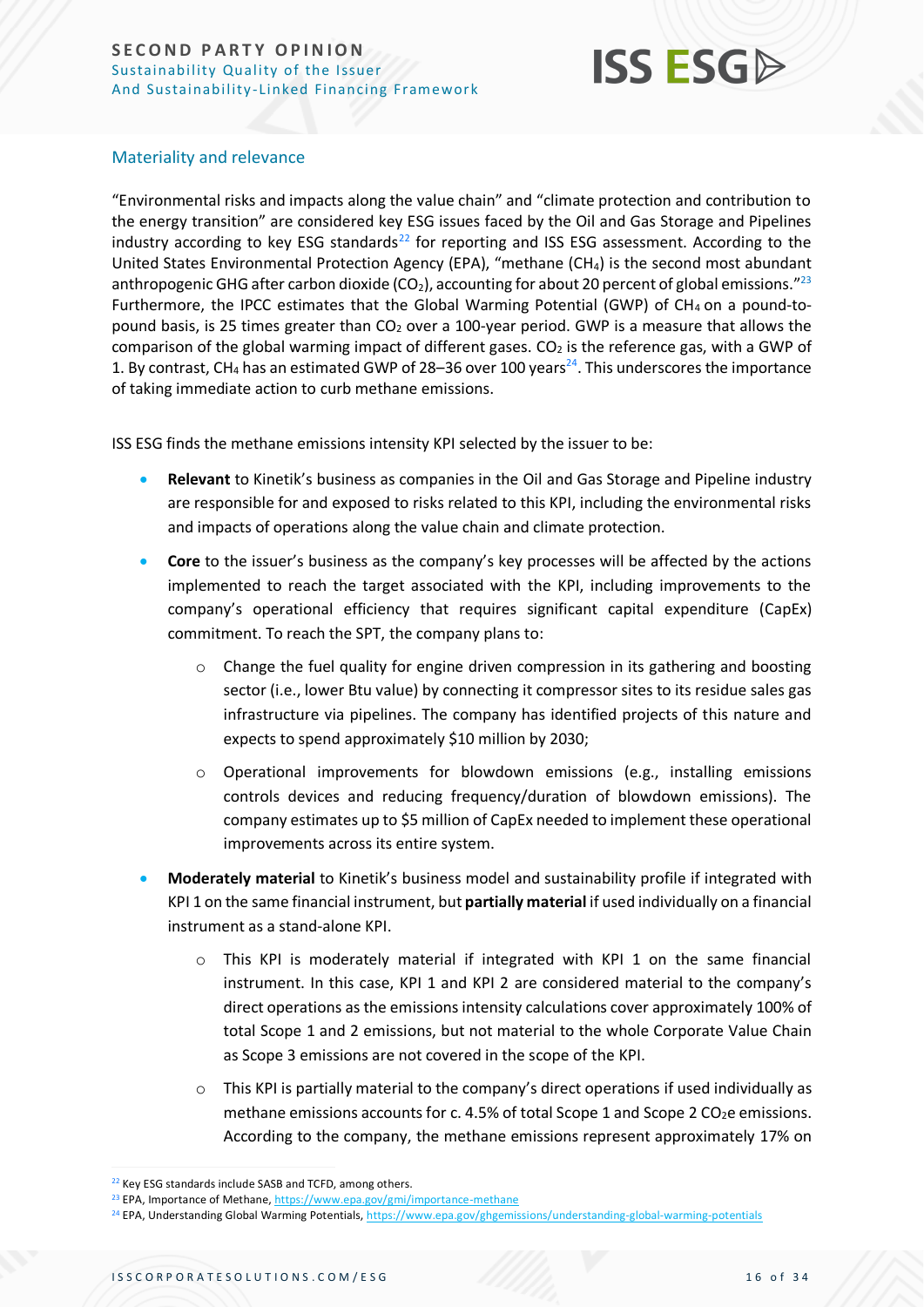

a 20-year Global Warming Potential (GWP) basis, which translates to approximately 300 thousand metric tons  $CO<sub>2</sub>e$ .

 $\circ$  It is worth noting the company states it already uses Best Available Technology (BAT) for methane and leak detection. In recent years, Kinetik has utilized an upgraded system, which has contributed to lower methane emissions as leaks generally increase as systems age. Given the corrosion of the pipelines as the equipment ages, further capital is expected to be invested to maintain the integrity of the existing systems.

### Consistency with overall company's sustainability strategy

Kinetik considers methane as one of its key ESG issues and has implemented measures to reduce methane emissions by joining Our Nation's Energy Future (ONE Future)<sup>25</sup> and the Global Methane Pledge.

In 2020, BCP joined ONE Future, a growing coalition of over 50 companies committed to voluntarily reducing methane emissions across the natural gas value chain to at least one percent (1%) by 2025. By joining, BCP pledged to meet the lowest methane intensity targets set by ONE Future for the natural gas gathering and processing segments.

In September 2021, the United States and European Union launched the Global Methane Pledge<sup>26</sup>, a collective effort to reduce global methane emissions at least 30% from 2020 levels by 2030, which could eliminate over 0.2˚C warming by 2050. The Global Methane Pledge was officially launched at the COP 26 climate conference in October 2021, with over 100 countries representing nearly 50% of global anthropogenic methane emissions pledging membership. As a participant in the pledge, Kinetik agrees to take voluntary actions to contribute to a collective effort to reduce global methane emissions at least 30 percent from 2020 levels by 2030, which could eliminate over 0.2˚C warming by 2050.

ISS ESG finds that the KPI selected by the issuer is consistent with the overall company's sustainability strategy.

### Measurability

- **Scope and Perimeter:** This KPI covers approximately 100% of Kinetik's Scope 1 and 2 methane emissions, which accounts for c. 4.5% of total Scope 1 and 2  $CO<sub>2</sub>e$  emissions. The KPI does not cover Scope 3 emissions which haven't been estimated at the time of issuance. In addition, the company's crude oil activity is not currently covered in the Scope 1 methane emissions but, according to the company, the earnings (EBITDA) generated from the company's crude gathering and storage assets represent only approximately 3% of the total pro forma company's estimated 2022 earnings.
- **Quantifiable/Externally Verifiable:** The KPI selected is measurable, quantifiable and externally verifiable thanks to the various standards and protocols mentioned below. The company utilizes a widespread calculation methodology for Midstream companies provided by the U.S. Environmental Protection Agency (EPA) for the calculation and measurement of

<sup>25</sup> ONE Future[, https://onefuture.us/](https://onefuture.us/)

<sup>&</sup>lt;sup>26</sup> Global Methane Pledge, November 2021[, https://www.globalmethanepledge.org/](https://www.globalmethanepledge.org/)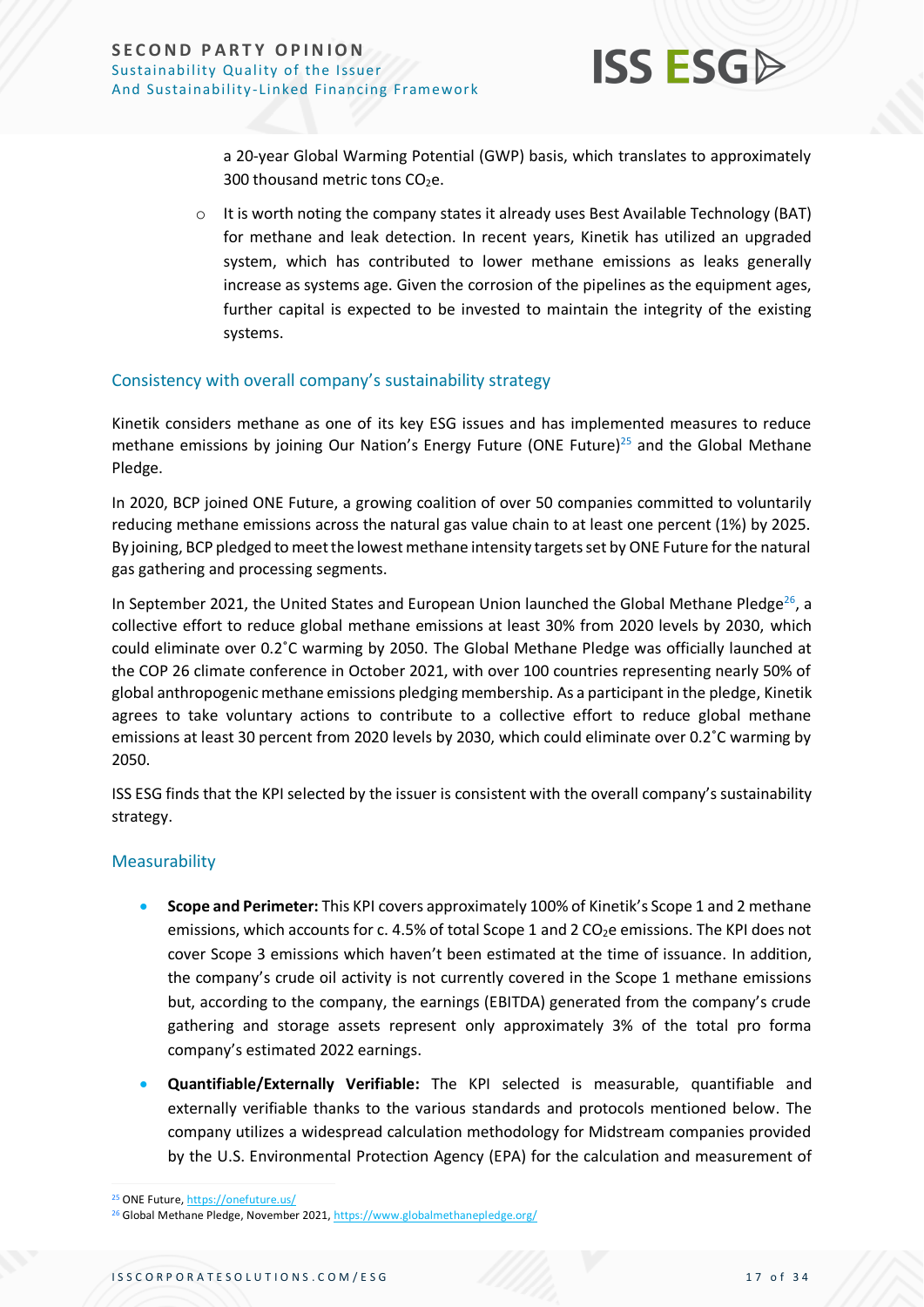Scope 1 and 2 methane emissions, as well as Generation Resource Integrated Database (eGRID) factors (for U.S. facilities).

- **Externally verified:** Kinetik's baseline and historical figures have not yet been verified, but the issuer plans to obtain a limited level of assurance on its methane emissions intensity KPI for the years 2019, 2020 and 2021 (baseline). Furthermore, the issuer commits to get a thirdparty verification of its KPI annually post issuance.
- **Benchmarkable:** The company follows a clear calculation methodology provided by the U.S. EPA for measuring and reporting, therefore, the KPI can be benchmarked against the relevant data reported by other industry peers. Benchmarking of the SPT in relation with this KPI has been analyzed in section 1.4.

*Opinion on KPI selection: ISS ESG finds that the KPI selected is core and relevant to the issuer's business model and consistent with its sustainability strategy. If used individually on a financial instrument as a standalone KPI, the KPI is partially material to the company's direct operations because methane emissions accounts for c. 4.5% of total Scope 1 and Scope 2 CO2e emissions. When integrated with KPI 1 on the same financial instrument, then together, both KPI 1 and 2 are material to the issuer's direct operations, as they cover approximately 100% of total Scope 1 and Scope 2 emissions. Together, KPI 1 and 2 would be material to direct operations and not to the issuer's whole Corporate Value Chain, as Scope 3 emissions are not estimated and therefore not included. It is appropriately quantifiable, externally verifiable and benchmarkable with limitations as the baseline year and historical data have not been verified at the time of issuance, but the issuer plans to obtain a limited level of assurance for 2019, 2020 and 2021 (baseline) post issuance. This KPI covers approximately 100% of total Scope 1 and 2 methane emissions.*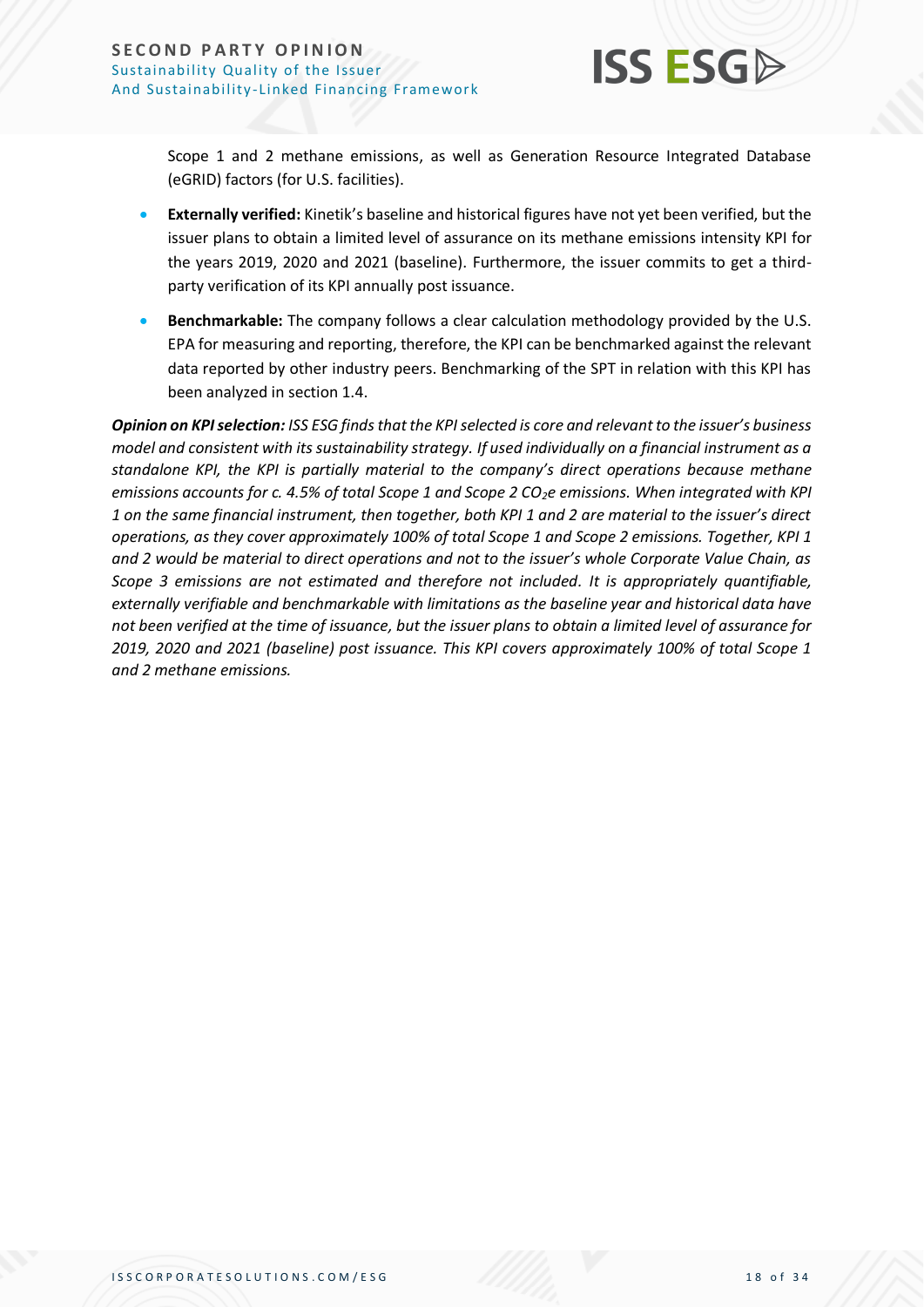

### **1.4. Calibration of SPT**

### SPT set by the issuer

#### **FROM ISSUER'S FRAMEWORK<sup>27</sup>**

**Sustainability Performance Target (SPT) 1:** Reduce methane emissions intensity by 30% by 2030 relative to the 2021 baseline.

**SPT Trigger:** Failure to meet KPI targets would trigger an adjustment to the coupon by an amount specified in the transaction documentation payable from the first coupon payment date following the target observation date until maturity.<sup>28</sup>

**SPT Observation Date(s):** To be specified in the transaction documentation<sup>29</sup>

**2021 Baseline Intensity:** 0.0452% methane emissions intensity (mtCH4/mtGTP)

**Factors that support the achievement of the target:** Kinetik has planned key efforts to support the achievement of the target, including:

- Implement changes to fuel quality for engine driven compression (e.g., lower Btu value) by connecting compressor sites to residue sales gas infrastructure via pipelines.
- Implement operational improvements for engine driven compression (e.g., insulate exhaust to reduce methane slip).
- Increase leak detection frequency and decrease repair turnaround time across operations.
- Implement operational improvements for blowdown emissions (e.g., install emission control devices and reduce frequency/duration of blowdowns).
- Increase standards for and monitoring of third parties that operate leased compression.
- Implement operational improvements for pneumatic devices (e.g., electric air compression).

**Risks to the target:** The issuer has identified potential barriers that may arise limiting the ability to achieve the target. These barriers may include but are not limited to circumstances beyond its corporate control that may make performance commercially impractical, illegal or impossible. This may include impacts from natural disasters; supply chain disruptions; changes in the regulatory environment, including environmental, energy, tax and labor laws and regulations; and general changes in political, social, health, economic and business conditions.

<sup>&</sup>lt;sup>27</sup> This table is displayed by the issuer in its Sustainability-Linked Financing Framework and has been copied over in this report by ISS ESG for clarity.

 $28$  The financial characteristics included in any stustainablity-linked instrument may vary depending on the type of instrument, its maturity, date of issuance and other factors, which is described in Section 2.3.

<sup>&</sup>lt;sup>29</sup> ISS ESG's assessment is only based on the 2030 target. However, as the SPT 2 ambition level is limited to comparison to peers (it is part of the top 40% in terms of having an existing climate-related target within the ISS ESG universe), the assessment remains valid for both interim and long-term observation dates.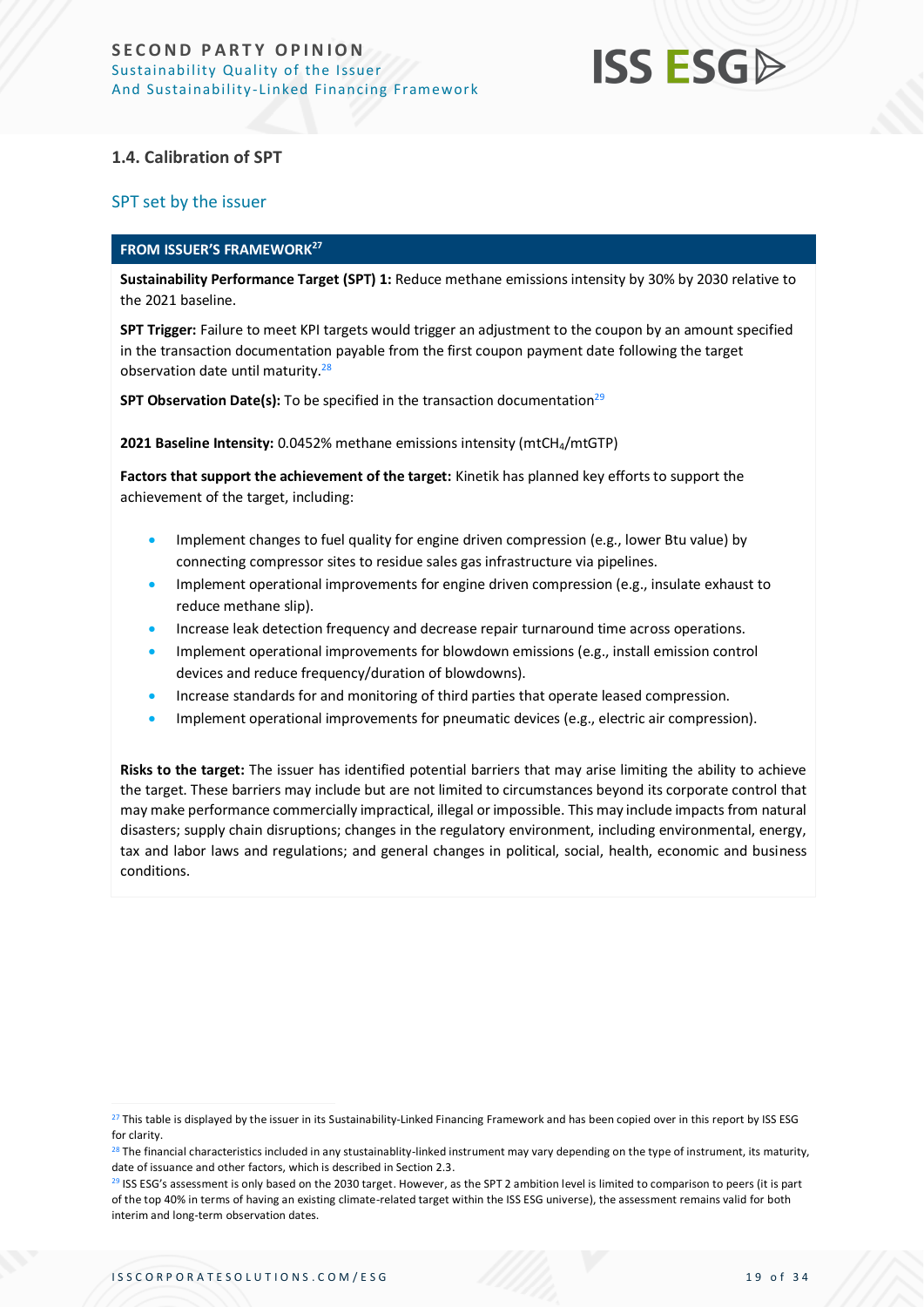

### Ambition

#### Against company's past performance

| <b>Indicator</b>                                                 | 2019    | 2020     | 2021<br>(baseline) | $2026 -$<br><b>Target</b> | $2030 -$<br><b>Target</b> | <b>CAGR</b><br>$'19 - '21$ | <b>CAGR</b><br>$'21 - '30$ |
|------------------------------------------------------------------|---------|----------|--------------------|---------------------------|---------------------------|----------------------------|----------------------------|
| Methane<br>emissions<br>intensity<br>(mtCH <sub>4</sub> /m tGTP) | 0.0833% | 0.0414%  | 0.0452%            | 0.0371%                   | 0.0311%                   | $-26.3%$                   | $-4.1%$                    |
| YoY $(%)$                                                        |         | $-50.3%$ | 9.2%               |                           |                           |                            |                            |
| <b>Reduction from</b><br>Baseline Year (%)                       |         |          |                    | $-16.7%$                  | $-30.0\%$                 |                            |                            |

*Source: Kinetik as of 5/10/2022*

The company has drastically decreased methane emissions over the years, and in particular, a significant reduction of -50.3% was achieved between 2019 and 2020. Between 2019 and 2021, the company achieved a compound annual growth rate (CAGR) of -26.3%. The company's target of achieving 30% reduction by 2030 compared to 2021 baseline translates to a compound annual growth rate of -4.1%, which is 22.2 percentage points lower than the compound annual growth rate from 2019-2021.

ISS ESG deems the SPT as quantitatively less ambitious compared to the issuer's past performance from a quantitative perspective. Kinetik has achieved significant reductions in methane emissions from 2019-2021 due to significant investments to improve, according to the issuer, the capability of its system, which makes the comparability of each historical year challenging.

In this context and compared to the baseline year, ISS deems there is limited information to assess the level of ambition of the SPT against the issuer's past performance as the baseline and historical data haven't been verified at the time of issuance. Therefore, the estimated values may differ from the final reported figures. Additionally, there has been a material change in perimeter due to significant investments made by Kinetik to improve, according to the issuer, the capability of its system, which makes the comparability of each historical year challenging.

### Against company's industry peers

ISS ESG conducted a benchmarking of the SPT set by Kinetik against a peer group of 20 companies that are active in the same sector (Oil & Gas Storage & Pipelines), as derived from the ISS ESG universe. Kinetik is one of eight companies in the peer group with a target related to climate-related emissions, therefore, Kinetik is part of the top 40% in terms of an existing target for the reduction of emissions.

In addition, Kinetik shared with ISS ESG a peer group composed of 12 companies (including Kinetik), of which it is one of nine companies in the peer group with a climate-related target and one of eight peers with a methane specific target. Most of those peers (included Kinetik) have committed to the 2025 intensity target set by ONE Future for 0.08% methane intensity in the Gathering & Boost Segment. Kinetik is going beyond this initiative by setting a 30% reduction target from a 2021 baseline (which is already beating the 2025 One future target by 44%). In this context, ISS ESG concludes that the SPT set by the issuer is ambitious relative to peers in the Oil & Gas Storage & Pipelines sector in terms of defining a clear climate (and specifically a methane) related target. However, it's important to note that some peers use an absolute-based approach or lack a clear reduction target for methane emissions apart from committing to the ONE Future initiative.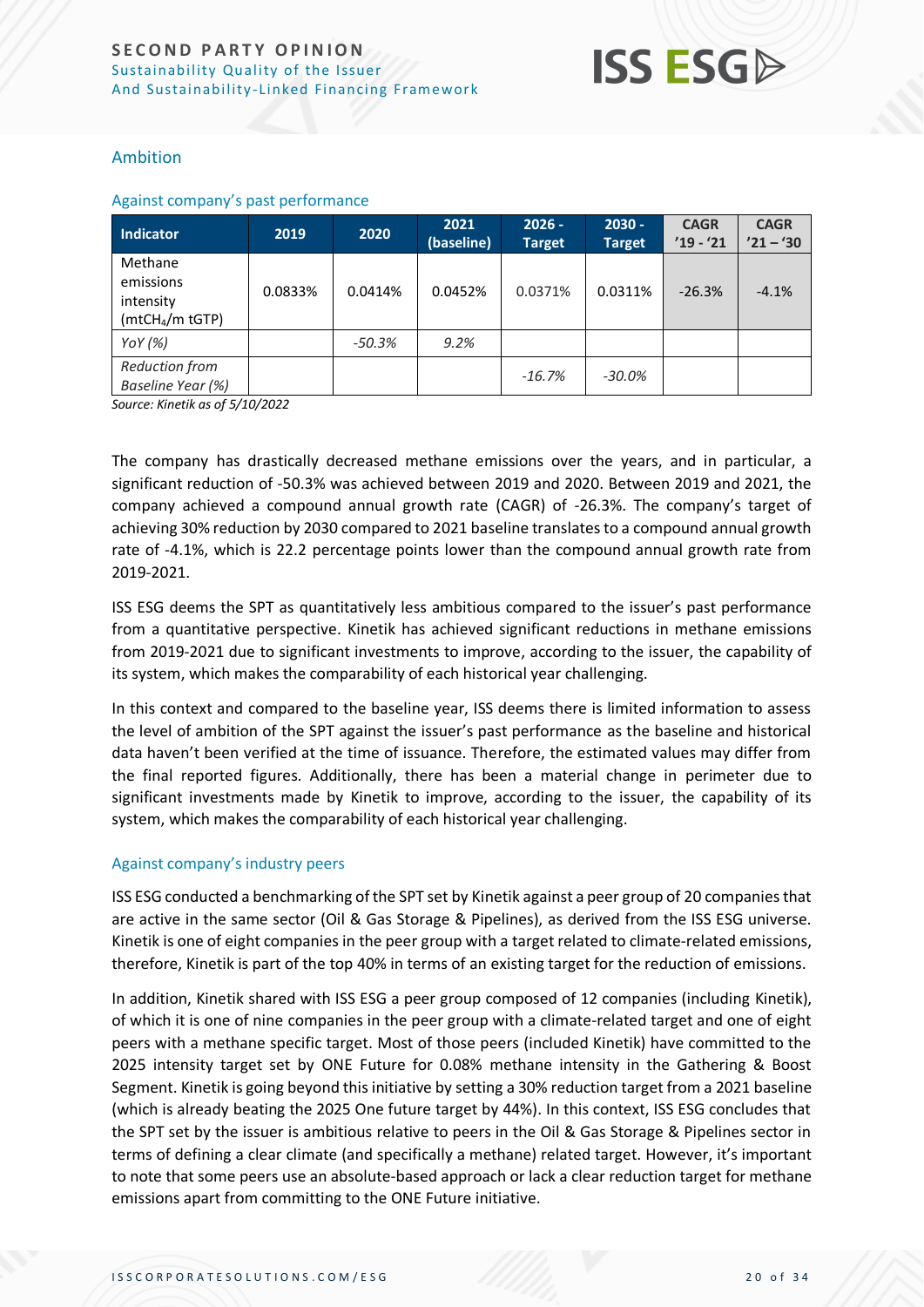## **ISS ESGA**

#### Against international targets

### **Paris Agreement**

The Paris Agreement does not have a separate target for methane emissions; therefore, it is not possible to benchmark the SPT against the Paris Agreement directly.

### **Global Methane Pledge**

Kinetik has calibrated its target to reduce global methane emissions by at least 30% by 2030 from 2021 levels aiming to align with the Global Methane Pledge which supports the Paris Agreement's goal of limiting global warming to well below 2 degrees Celsius.

However, it is worth noting that the Global Methane Pledge is a commitment made by **countries** to ''work together in order to collectively reduce **global** anthropogenic methane emissions across all sectors by at least 30 percent below 2020 levels by 2030''.

Kinetik has set an intensity target for Scope 1 and 2 methane emissions, implying that absolute methane emissions would be reduced by 30% by 2030 to the extent gas throughput levels remain consistent from the base year throught 2030. However, it is not guaranteed that throughput levels will remain consistent and therefore absolute reductions may deviate from the absolute target outlined by the Global Methane Pledge. Therefore, there is limited evidence to ensure that SPT 1 aligns with the Global Methane Pledge emissions reduction effort over the 2020 – 2030 period.

### Measurability & comparability

- **Historical data:** The issuer provided relevant historical data from 2019 to its 2021 baseline year. The pro forma historical performance data has not been externally verified, however, the company plans to obtain external verification of its baseline year and future annual performance data.
- **Benchmarkable:** The SPT selected for methane intensity is benchmarkable to a certain extent as it uses a widespread calculation methodology for Midstream companies provided by the U.S. EPA, but there is a lack of information as most peers do not publicly disclose or have set targets related to methane emissions.
- **Timeline:** The issuer defined a precise timeline related to the SPT achievement, including the target observation date, the trigger event and the frequency of the SPT measurement.

### Supporting strategy and action plan

Kinetik's key efforts to support the achievement of reducing methane emissions intensity by 30% by 2030 includes:

- Implement changes to fuel quality for engine driven compression (e.g., lower Btu value) by connecting compressor sites to the company's residue sales gas infrastructure via pipelines
- Implement operational improvements for engine driven compression (e.g., insulate exhaust to reduce methane slip)
- Increase leak detection frequency and decrease repair turnaround time across operations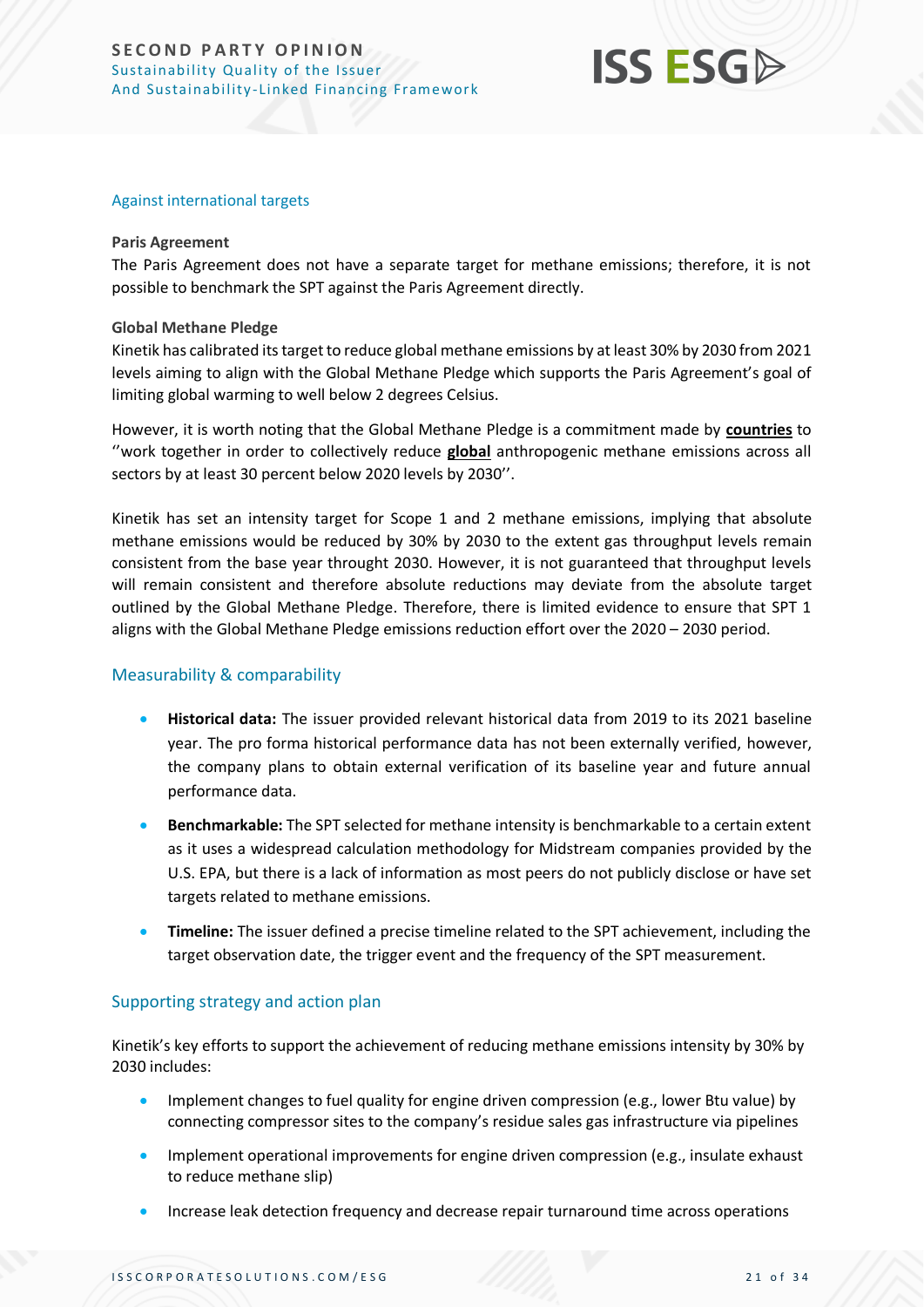

- Implement operational improvements for blowdown emissions (e.g., install emission control devices and reduce frequency/duration of blowdowns)
- Increase the company's standards for and monitoring of third parties that operate the leased compression
- Implement operational improvements for pneumatic devices (e.g., electric air compression).

Furthermore, the company expects its gas throughput<sup>30</sup> volumes to increase to over a 80% utilization in the next five years due to fixed, existing long-term contracts.

The natural gas supplied to the company's systems (already turned online wells) is considered stable as the contracts dictate the current (and future) natural gas gathered and processed (i.e., throughput). Future supply from new wells represents a small amount of the company's total production, while already the turned online wells that are being focused on with this target represent 80% of total expected throughput volumes in 2022. Therefore, the company will support the achievement of the target by focusing on reducing the area of most impact related to its throughput volumes.

*Opinion on SPT calibration:* ISS ESG finds that the SPT calibrated is ambitious against peers as (i) the 2021 baseline is already much lower than the 2025 Methane Intensity target set by the ONE Future Coalition for the Gathering and Boost sector (Kinetik's 2021 methane intensity is already beating the 2025 One future target by 44%) and as (ii) the company goes beyond this sectorial initiative by targeting a 30% methane intensity reduction by 2030 (vs. a 2021 baseline). Moreover, *it is part of the top 40% in terms of having an existing climate-related target within the ISS ESG universe<sup>31</sup> . However, there is limited evidence available to assess the level of ambition against past performance as the baseline and historical data haven't been verified at the time of issuance. Furthermore, there has been a material change in perimeter due to significant investments made by Kinetik to improve, according to the issuer, the capability of its system, which makes the comparability of each historical year challenging. There are limitations ensuring the target aligns with the Paris Climate Goals or Global Methane Pledge. The target is set in a clear timeline and supported by a strategy and action plan.*

<sup>30</sup> Gathering throughput is the volume of methane that is transported through pipelines from the receipt point (either at the wellhead or customer's compressor station) and the inlet of processing plants.

<sup>31</sup> Kinetik is one of 20 Oil & Gas Storage & Pipelines companies assessed within the ISS ESG universe.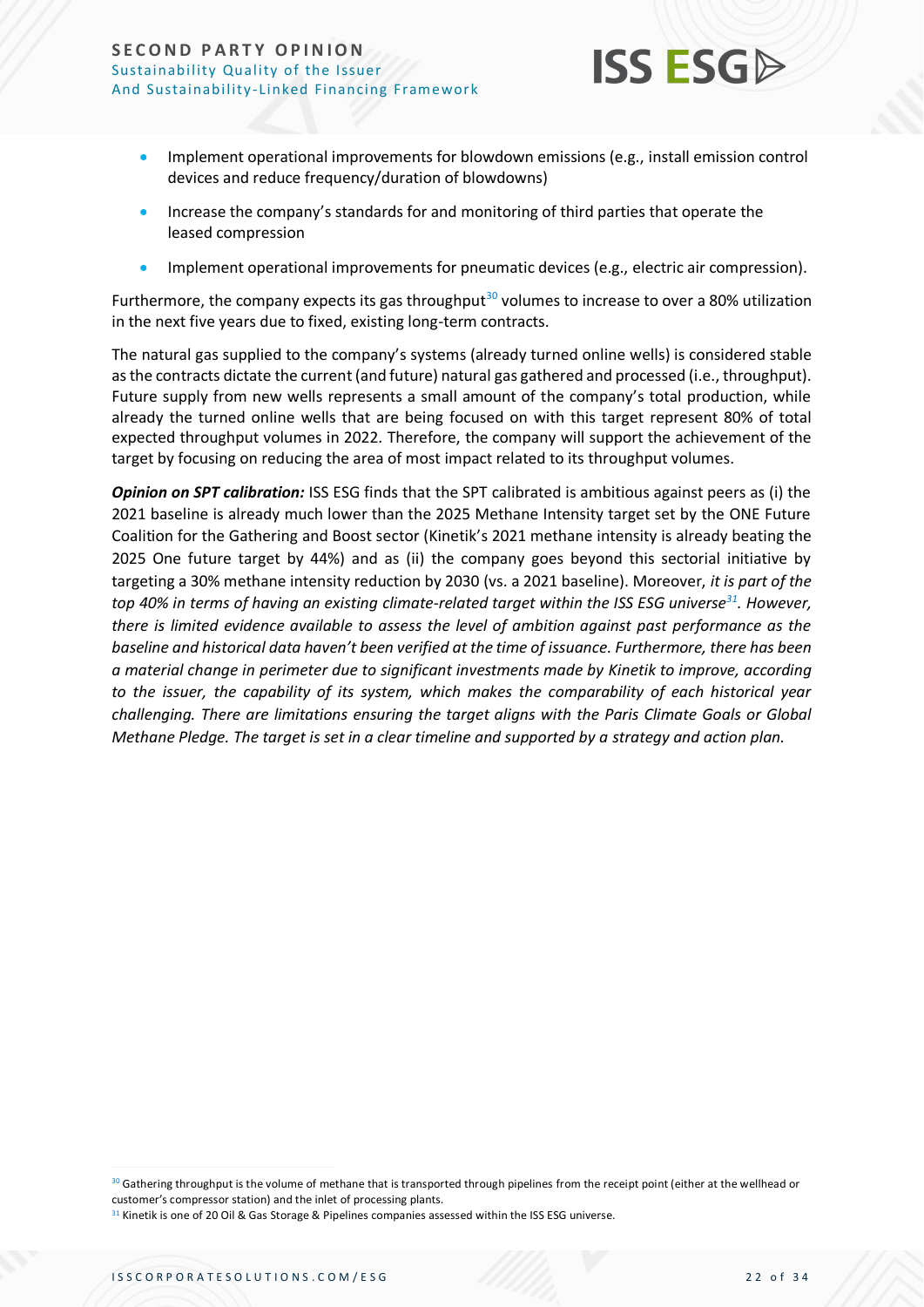

### <span id="page-22-0"></span>**PART 1.C: KPI SELECTION & SPT CALIBRATION**

### KPI 3 'Female representation in Corporate Officer positions (VP level and above)'

### **1.5. KPI selected by Kinetik**

#### **FROM ISSUER'S FRAMEWORK**

- **KPI 3:** Female representation in Corporate Officer positions, defined as Vice President level or above
- **SPT 3:** Increase female representation in Corporate Officer positions to 20% by year end 2026 relative to the 2021 baseline
- **Long-term goal:** n.a.
- **Rationale:** A diverse and inclusive workplace underpins one of the four pillars of the company's ESG program (People) and represents a key ESG priority for Kinetik. While efforts have been made to increase female representation across the Company, Kinetik lags peers in the representation of women in corporate officer positions. Kinetik firmly believes that diversity and inclusion drives innovation and better decisions, employee engagement and its ability to attract top talent.
- **Relevant methodology and benchmark reference:** Measured as of fiscal year-end based on selfreported data. Corporate Officers definition (Vice President level or higher) aligned with the disclosure framework set by the Energy Infrastructure Council (EIC)/GPA Midstream Association.
- **Baseline:** 7.1% female representation in Corporate Officer positions
- **Baseline year:** 2021
- **2026 goal:** 20% female representation in Corporate Officer positions
- **Scope:** This KPI covers Kinetik's Corporate Officer population, which is represented as VP level and above

### Materiality and relevance

Gender equality and increasing the representation of women in leadership positions are considered important ESG issues for all companies, regardless of the industry. However, it's important to take into account that women are historically underrepresented in the broader Energy sector $^{32}$ . Therefore, ISS ESG finds the KPI related to the percentage of women in Corporate Officer positions is:

- **Relevant** to Kinetik's business as it relates to the topic of gender diversity and equal opportunities which is a relevant topic for companies across sectors.
- **Core** to Kinetik's business as gender diversity and equal opportunities directly relates to the company's hiring, career development, and business strategy. Thus, the KPI affects the core processes and operations of Kinetik.
- **Material** from an ESG perspective as the KPI captures the proportion of female representation in corporate officer positions (Vice President level or higher), of which women are currently underrepresented in the company's employment structure (7.1% as of 2021). Compared to the company's top management structure, 27% of Kinetik's Board of Directors are composed

<sup>&</sup>lt;sup>32</sup> IEA, March 2020, Gender diversity in energy: what we know and what we don't know[, https://www.iea.org/commentaries/gender](https://www.iea.org/commentaries/gender-diversity-in-energy-what-we-know-and-what-we-dont-know)[diversity-in-energy-what-we-know-and-what-we-dont-know](https://www.iea.org/commentaries/gender-diversity-in-energy-what-we-know-and-what-we-dont-know)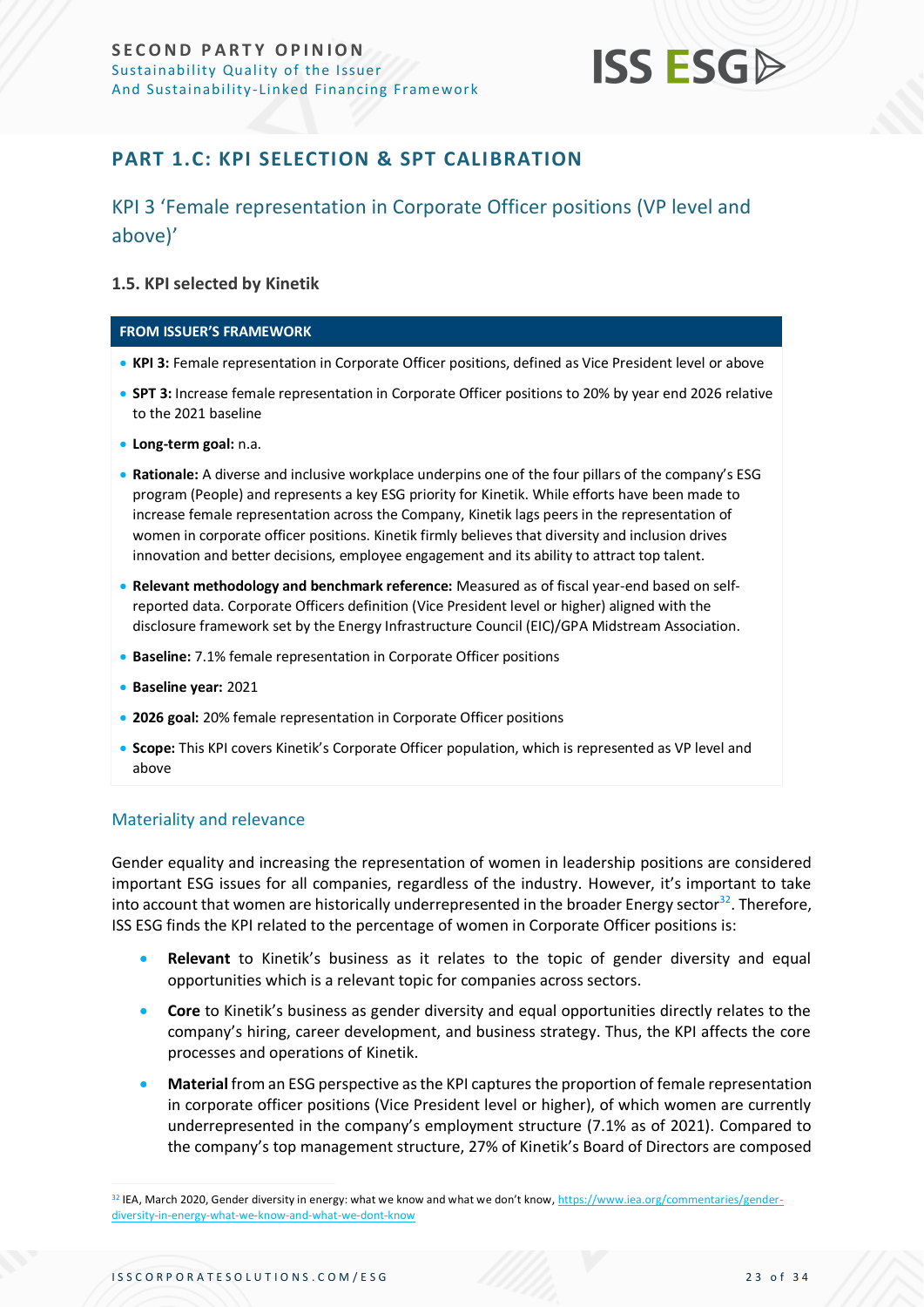

of women and individuals with diverse backgrounds, 50% of Independent Directors are women. The company has stated that it focuses on this specific group as diversity and inclusion drives innovation and better decisions, employee engagement and the ability to attract top talent.

### Consistency with overall company's sustainability strategy

In its Framework and 2020 ESG report, the company recognizes that ensuring key female talent remains engaged and willing to grow is a key risk for any company in energy, including Kinetik. The company considers this a material risk with financial implications, as customer expectations continue to rise regarding the ESG performance of their suppliers. Therefore, Kinetik continues efforts to prioritize the retention and attraction of top female talent.

In 2020, BCP joined ALLY (formerly PinkPetro), a community of professionals and member organizations, with a focus on equity, the environment and the energy economy. Kinetik is also a participant and sponsor of women's groups in the energy sector that focus on providing women exposure to industry leaders. In 2022 and years ahead, Kinetik plans to continue to sponsor events and activities which help expose women to industry leaders and key issues. Kinetik believes that participating in such activities allows its high potential females to hear solutions and advice from senior leaders in the industry on how to manage some of the obstacles of being a minority in the energy industry.

ISS ESG finds that the KPI selected by the issuer is consistent with the overall company's sustainability strategy.

### Measurability

- **Scope and perimeter:** This KPI covers Kinetik's Corporate Officer population (Vice President level and above), representing 5.3% of the total workforce as of 2021; fourteen Corporate Officers out of 266 employees.
- **Quantifiable/Externally Verifiable:** The KPI is quantifiable and externally verifiable. It will be calculated as the number of women in Corporate Officer positions (VP level or higher) of the total number of Corporate Officers, as aligned with the disclosure framework set by the Energy Infrastructure Council (EIC)<sup>33</sup>/GPA Midstream Association.
- **Externally verified:** The KPI selected by Kinetik has not yet been verified, but the issuer plans to obtain a limited level of assurance on its corporate officer diversity KPI for the years 2019, 2020 and 2021 (baseline).<sup>34</sup> Furthermore, the issuer commits to get a third-party verification of its KPI annually post issuance.
- **Benchmarkable:** The KPI is benchmarkable as it refers to a measurable and quantifiable metric provided by the EIC and commonly used by peers.

*Opinion on KPI selection: The KPI selected is relevant, core and material to the issuer's business model and consistent with its sustainability strategy. It is appropriately quantifiable, externally verifiable and benchmarkable with limitations as the baseline and historical data have not been verified at the time of issuance, but the issuer plans to obtain a limited level of assurance for 2019, 2020 and 2021* 

<sup>33</sup> Energy Infrastructure Council[, https://eic.energy/esg/](https://eic.energy/esg/)

<sup>34</sup> Kinetik is committed to obtaining baseline verification concurrent with, or prior to, the first fiscal year measurement period for KPI 1 and KPI 2 (FY 2022 performance).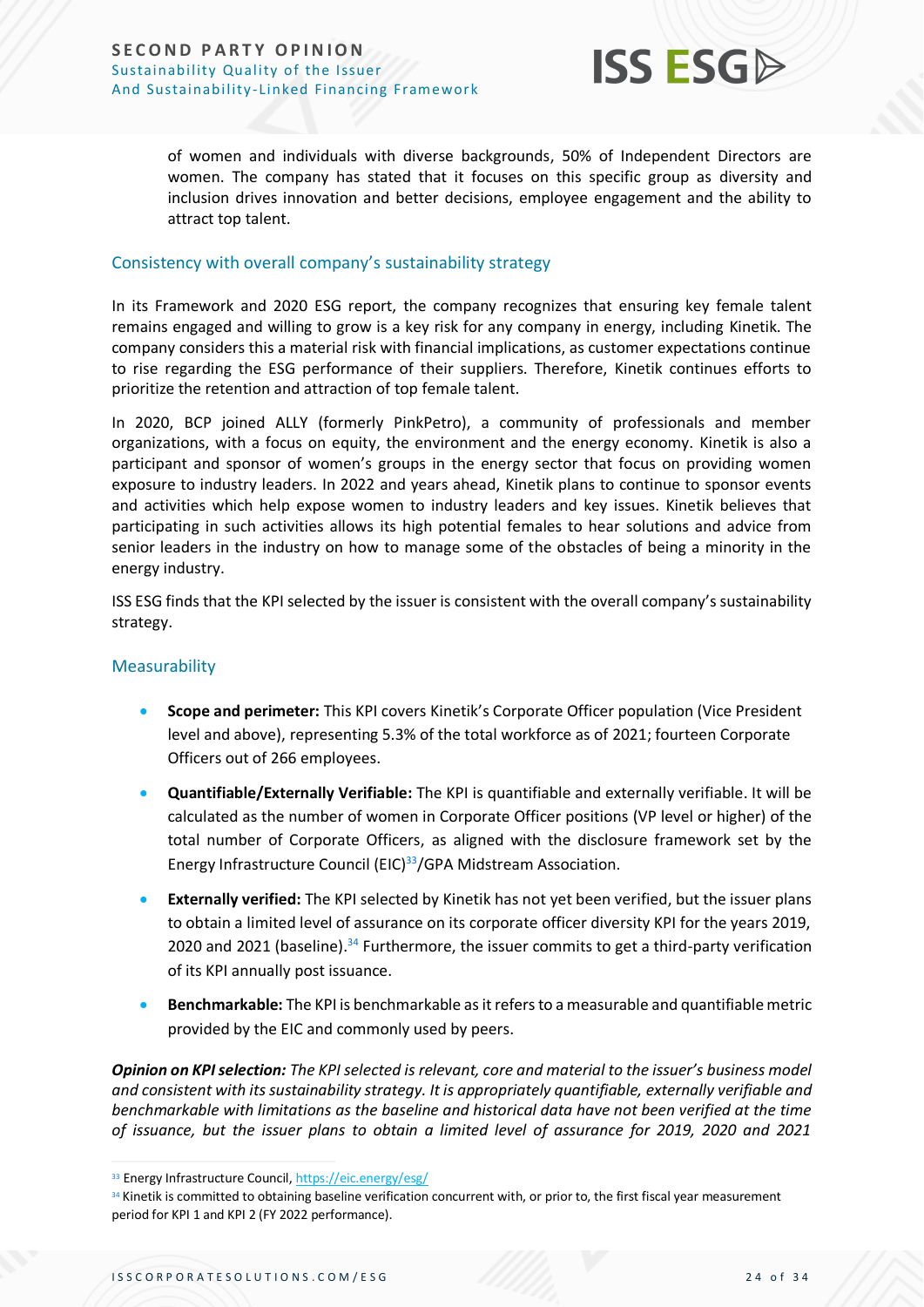

*(baseline) post issuance. This KPI covers 5.3% of the total workforce of the pro forma structure as of 2021.*

**1.6. Calibration of SPT**

### SPT set by the issuer

#### **FROM ISSUER'S FRAMEWORK<sup>35</sup>**

**Sustainability Performance Target (SPT) 3:** Increase female representation in Corporate Officer positions to 20% by year end 2026 relative to the 2021 baseline

**SPT Trigger: :** Failure to meet KPI targets would trigger an adjustment to the coupon by an amount specified in the transaction documentation payable from the first coupon payment date following the target observation date until maturity.<sup>36</sup>

**SPT Observation Date(s):** To be specified in the transaction documentation<sup>37</sup>

**2021 Baseline Intensity:** 7.1% female representation in Corporate Officer positions

#### **Factors that support the achievement of the target:**

- Recruiting to ensure diverse candidates are considered for all new job openings where possible.
- Implement a workforce discovery program whereby high potential candidates, including those with diverse backgrounds, are identified and fostered to succeed as potential managers of the Company.
- Kinetik encourages career development of women across the energy industry, not just within its Company. Kinetik's corporate officers participate and mentor female engineers through the Women's Energy Network.
- Kinetik is an active participate and future sponsor of women's leadership conferences and trade groups (e.g., Women's Global Leadership Conference).

**Risks to the target:** In the context of Kinetik's corporate officer positions with a limited number of individuals, even the addition or departure of one officer can create a significant change in the percentage of women relative to the 20% goal. In determining individuals fit for Corporate Officer positions, Kinetik must ensure each candidate possesses a balance of experiences, skills, knowledge and diversity. Another risk is retirements / departures or other unforeseen circumstances. There may be long lead times required to fill vacancies at the Corporate Officer level given the underrepresentation of women within the energy sector.

<sup>35</sup> This table is displayed by the issuer in its Sustainability-Linked Financing Framework and have been copied over in this report by ISS ESG for clarity.

<sup>&</sup>lt;sup>36</sup> The financial characteristics included in any stustainablity-linked instrument may vary depending on the type of instrument, its maturity, date of issuance and other factors, which is described in Section 2.3.

<sup>37</sup> ISS ESG's assessment is only based on the 2026 target.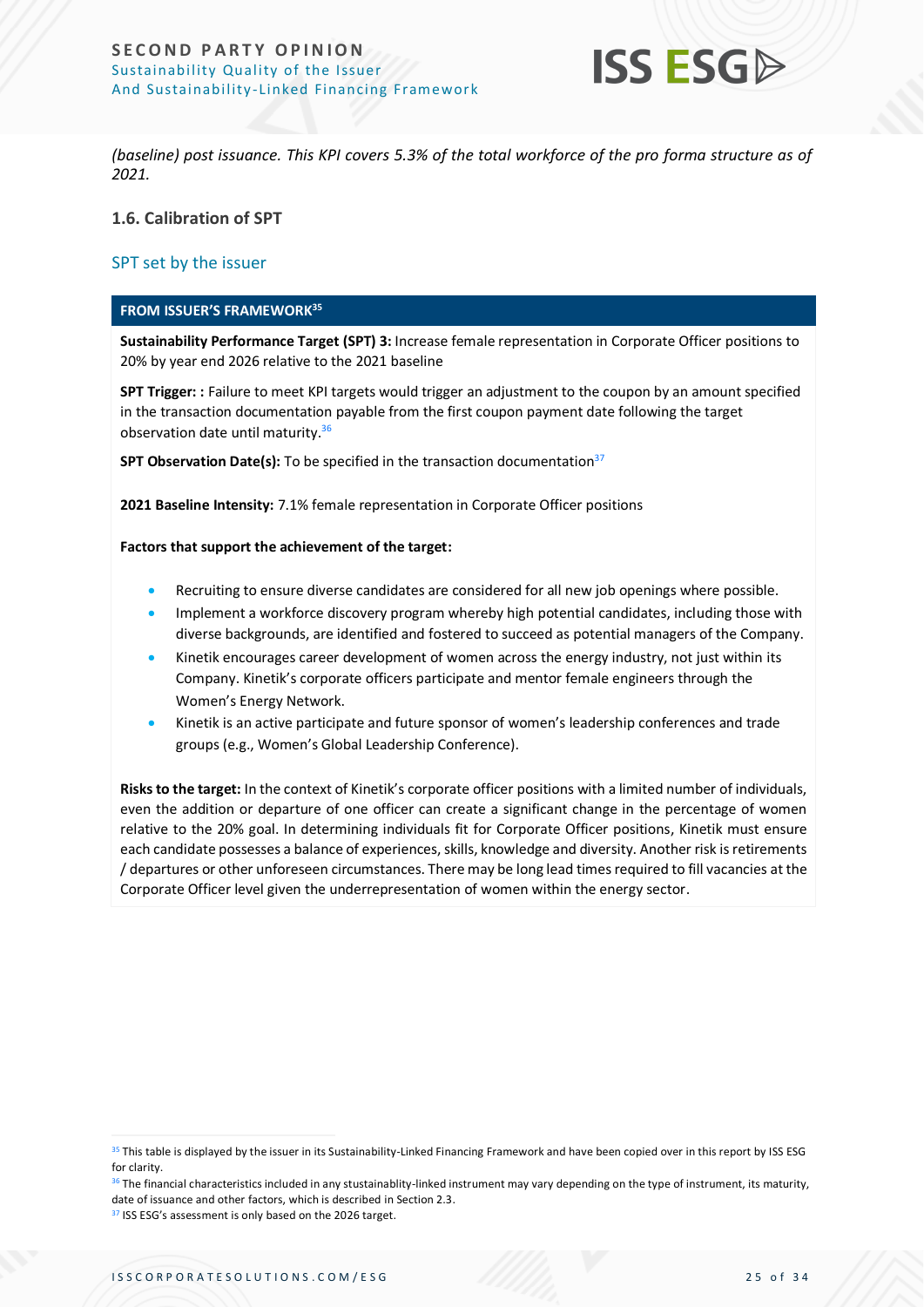## **ISS ESG**

### Ambition

#### Against company's past performance

| Indicator                               | 2018 | 2019 | 2020     | $2021 -$<br><b>Baseline</b> | $2026 -$<br><b>Target</b> |
|-----------------------------------------|------|------|----------|-----------------------------|---------------------------|
| Number of Corporate Officers            |      | 13   | 15       | 14                          |                           |
| Number of Female Corporate Officers     |      |      |          |                             |                           |
| Female % in Corporate Officer positions | 0.0% | 7.7% | 6.7%     | 7.1%                        | 20.0%                     |
| YoY $(%)$                               |      | ΝA   | $-13.3%$ | 7.1%                        |                           |

Kinetik has set its SPT to increase the percentage of female representation in Corporate Officer positions from 7.1% in 2021 to 20.0% in 2026. This equates to an overall growth of 12.9 percentage points in a 5-year period and an average annual growth rate of 2.57 percentage points. While this growth would represent an improvement in terms of female representation in Corporate Officer positions, it is important to compare this growth rate with the past achievement of pro forma Kinetik. Between 2018-2019, Kinetik had a sharp improvement from 0% to 7.7%, which the company attributes to hiring a new Chief Strategy Officer for BCP. However, between 2019-2021 this varied as the number of male Corporate Officers (at the Vice President level) fluctuated. Overall, over the 2018- 2021 period, female representation in Corporate Officer positions has increased by an average annual growth rate of 2.38% but, more importantly, on absolute terms, the company has hired only one female corporate officer over the last 4 years. All things equal, the company would have to hire at least 3 extra female corporate officers (total of 18 members) to reach the 20% target set for 2026.

In this context and compared to the baseline year, ISS ESG deems the SPT as ambitious against past performance based on limited evidence. It's important to note the limitations to this assessment as the baseline and historical performance have not been externally verified at the time of this report.

### Against company's industry peers:

Kinetik shared with ISS ESG a peer group composed of twelve companies (including Kinetik), of which Kinetik is the only company with a Corporate Officer target. It is worth noting that the company currently underperforms its peers in terms of current female representation in Corporate Officer positions and has calibrated its target to align with the peer's top performers (target level would allow Kinetik to become part of the 3 best performers in its peer group based on current peer performance).

Thus, ISS ESG finds that Kinetik's Corporate Officer target is ambitious against industry peers. However, it's important to note the limitations not attributable to the issuer as peers have not set or publicly disclose Corporate Officer targets

### Against company's regional and international targets:

There is limited evidence available to assess the level of ambition of the target against regional and international targets as the SPT focuses only on the Corporate Officer positions.

Among other metrics used and pledges made for leadership roles, the Paradigm for Parity® coalition, comprised of business leaders, board members and academics are committed to addressing the corporate leadership gender gap globally by creating a specific set of actions that significantly increase the number of women in senior operating roles, specifically targeting full gender parity (50/50) by 2030, with a near-term goal of women holding at least 30% of senior roles. On a regional level, the US-based Thirty Percent Coalition is committed to have corporate boardrooms inclusive of 30% or more women (including women of color) across public companies.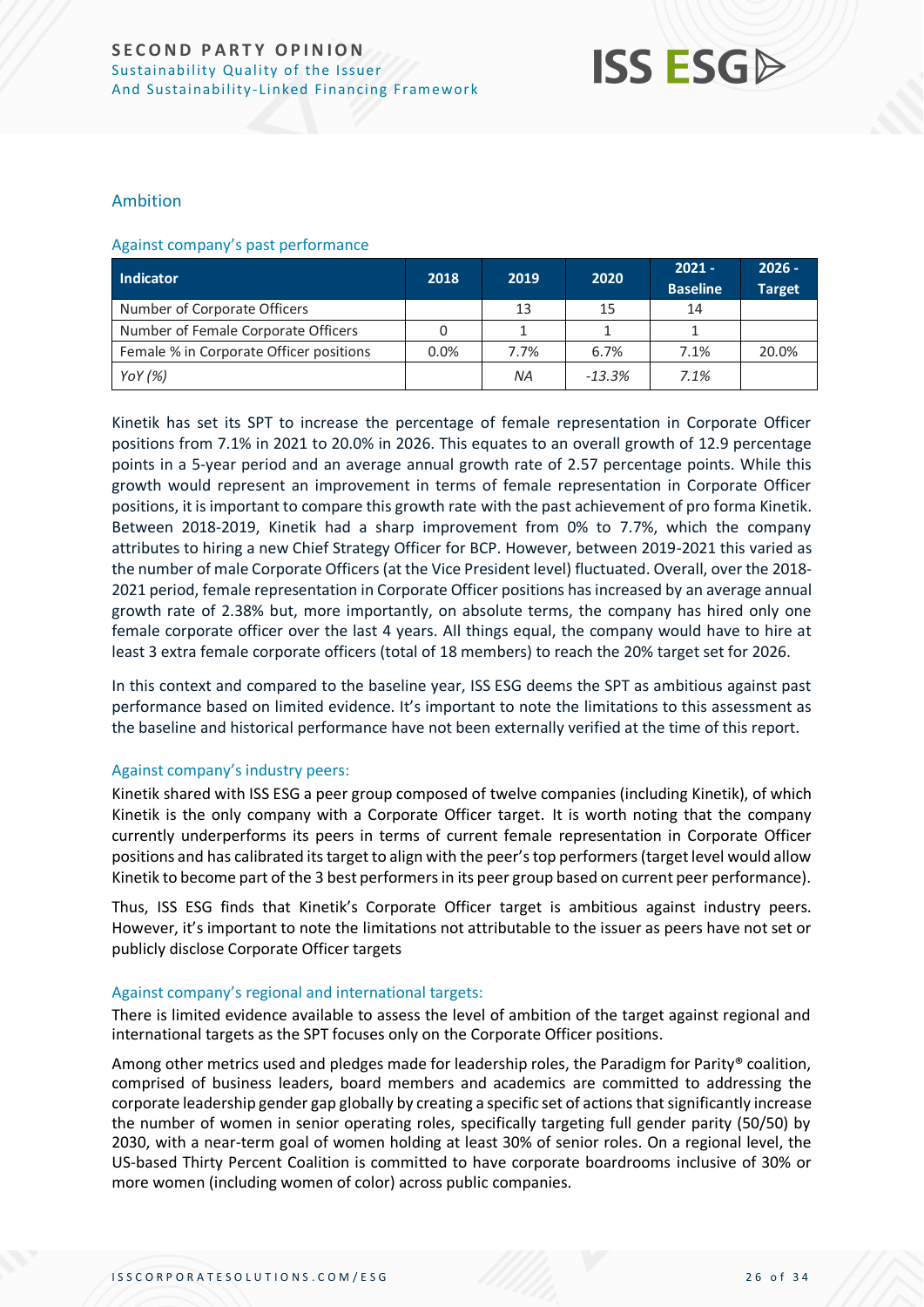

### Measurability & comparability

- **Historical data:** The issuer provided relevant historical data from 2018 to its 2021 baseline year. The pro forma historical performance data has not been externally verified, however, the company plans to obtain external verification of its baseline year and future annual performance data.
- **Benchmarkable:** The SPT is able to be benchmarked against Kinetik's own performance and peers, to a certain extent, considering differences in scale and methodology with industry peers. In addition, there are limitations as there are no widely disclosed targets made available by peers for female representation in Corporate Officer positions and as the baseline and historical data have not been verified at the time of this report.
- **Timeline:** The issuer defined a precise timeline related to the SPT achievement, including the target observation date, the trigger event and the frequency of SPTs measurement.

### Supporting strategy and action plan

Kinetik's key efforts to support the achievement of increasing the female representation in Corporate Officer positions to 20% by year end 2026 includes:

- Recruiting to ensure diverse candidates are considered for all new job openings where possible.
- Implementing a workforce discovery program whereby high potential candidates, including those with diverse backgrounds, are identified and fostered to succeed as potential managers of the Company.
- Encouraging career development of women across the energy industry, not just within the Company. Kinetik's corporate officers participate and mentor female engineers through the Women's Energy Network.
- Continuing active participation and sponsorship of women's leadership conferences and trade groups (e.g., Women's Global Leadership Conference).

In order for Kinetik to fulfil the above initiatives, it requires both a financial investment and an investment of Kinetik employees' time. To reach the 20% target, Kinetik anticipates that up to five women Corporate Officers must be developed/fostered/promoted, and/or externally recruited. Achieving such a level of representation will bring the Corporate Officer female representation closer to the 27% composition of women and individuals with diverse backgrounds of Kinetik's Board of Directors and the 50% female representation among Independent Directors positions. Kinetik also states that its diverse board and Committee Chairs were carefully and thoughtfully selected to ensure that the governance and oversight of Kinetik's Diversity, Equity and Inclusion initiatives are acutely scrutinized.

*Opinion on SPT calibration: ISS ESG finds that the SPT calibrated by Kinetik is ambitious against past performance based on limited evidence as the baseline and historical data have not been verified at the time of issuance. In addition, the SPT is ambitious against peers as it is the only company to have set a target on increasing female representation in Corporate Officer positions, however, there are limitations not attributable to the issuer as peers have not set or publicly disclose Corporate Officer targets. Furthermore, there is limited evidence available to assess the level of ambition against regional/international targets. Aside from these constraints, the target is set in a clear timeline and support by a strategy and action plan.*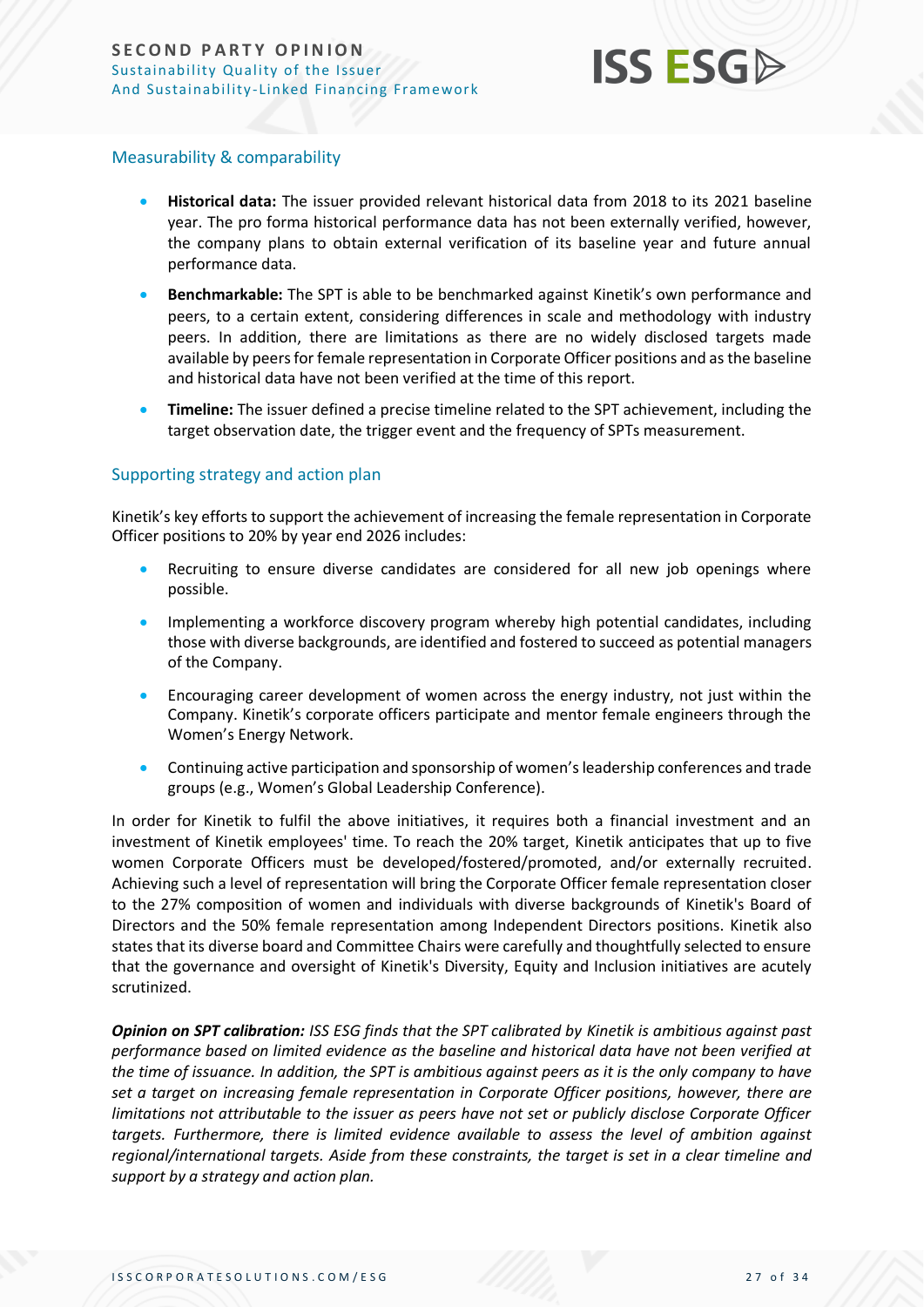

### <span id="page-27-0"></span>**PART 2: ALIGNMENT WITH ICMA SUSTAINABILITY-LINKED BOND PRINCIPLES AND SUSTAINABILITY-LINKED LOAN PRINCIPLES**

This section describes ISS ESG's assessment of the alignment of the Kinetik's Sustainability-Linked Financing Framework (dated May 9 2022) with the SLBP and SLLP.

| <b>SLB PRINCIPLES</b>                     | <b>ASSESSMENT</b> | <b>ISS ESG'S OPINION</b>                                                                                                                                                                                                                                                                                                                                                                                                                                                                 |
|-------------------------------------------|-------------------|------------------------------------------------------------------------------------------------------------------------------------------------------------------------------------------------------------------------------------------------------------------------------------------------------------------------------------------------------------------------------------------------------------------------------------------------------------------------------------------|
| 1.Selection of<br><b>KPIs</b>             |                   | ISS ESG conducted a detailed analysis of the sustainability credibility of KPIs<br>selection available in Part 1 of this report.                                                                                                                                                                                                                                                                                                                                                         |
| 2. Calibration of<br><b>SPTs</b>          |                   | ISS ESG conducted a detailed analysis of the sustainability credibility of<br>SPTs is available in Part 1 of this report.                                                                                                                                                                                                                                                                                                                                                                |
| 3. Bond or Loan<br><b>Characteristics</b> |                   | ISS ESG considers the Sustainability-Linked Securities<br>Characteristics description provided by Kinetik as<br>aligned with the Sustainability-Linked Bond<br>and<br>Sustainability-Linked<br>Loan<br>Principles.<br>In<br>the<br>documentation for each SLF, the issuer plans to give a<br>detailed description of the potential variation of the<br>financial characteristics of the instruments, while clearly<br>defining the KPIs and SPTs and their calculation<br>methodologies. |
| 4. Reporting                              |                   | ISS ESG considers the Reporting description provided by<br>Kinetik as aligned with the Sustainability-Linked Bond<br>and Sustainability-Linked Loan Principles. This will be<br>made publicly available annually and include key<br>information, as described above.                                                                                                                                                                                                                     |
| 5.External<br>verification                |                   | ISS ESG considers the Verification description provided<br>by Kinetik as aligned with the Sustainability-Linked Bond<br>and Sustainability-Linked Loan Principles. The issuer<br>plans on having all annual values of the KPIs and SPTs<br>published and externally verified                                                                                                                                                                                                             |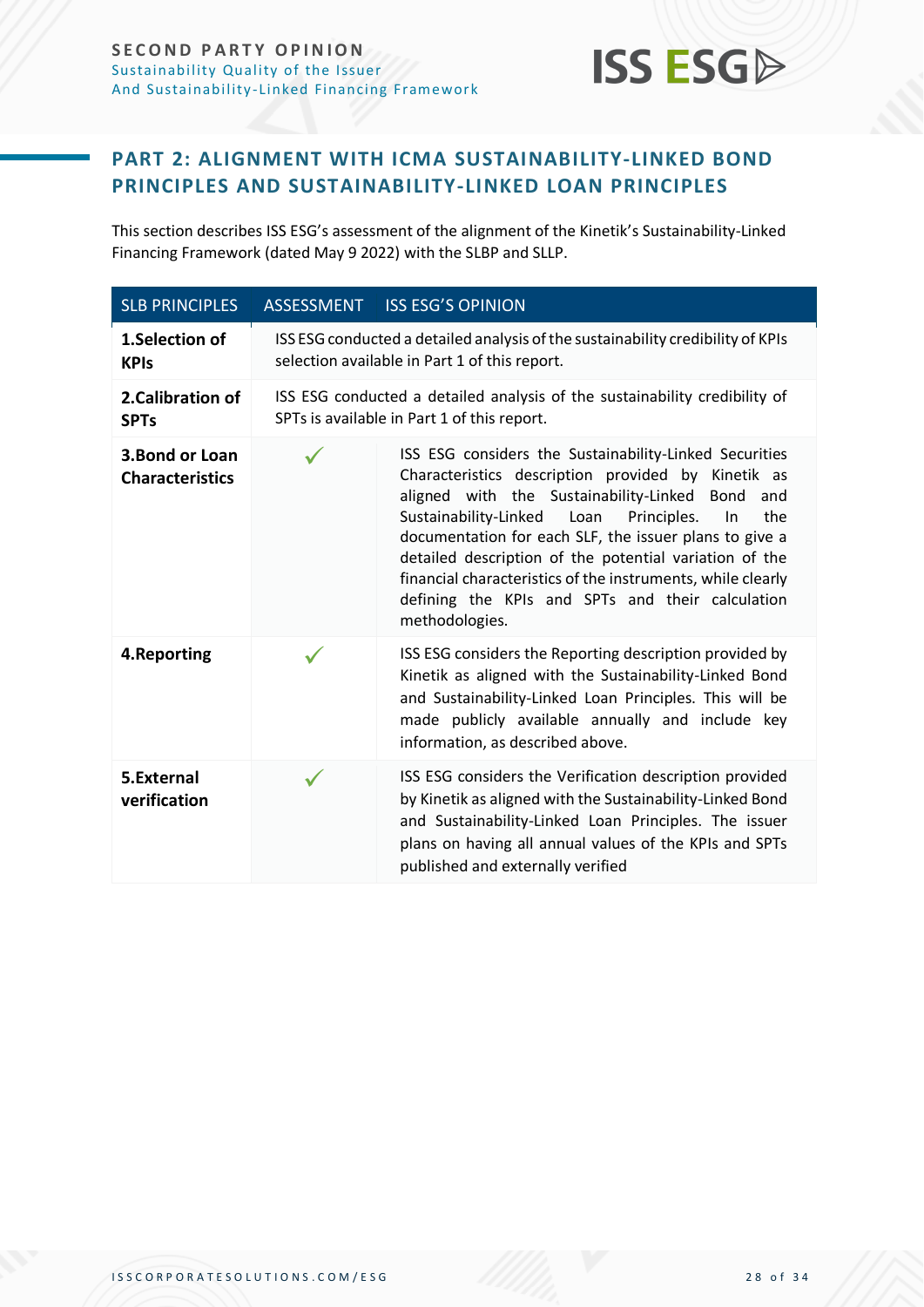

### **PART 3: KINETIK'S ESG PERFORMANCE AND STRATEGY**

<span id="page-28-0"></span>This section aims to provide an overall level of information on the ESG risks to which the issuer is exposed through its business activities, providing additional context to the issuance assessed in the present report.

### *Business overview*

Kinetik Holdings Inc. operates as a midstream company in the Texas Delaware Basin. It provides gathering, transportation, compression, processing, and treating services for companies that produce natural gas, natural gas liquids, crude oil, and water.

### *ESG risks associated with the issuer and its sector*

#### *At issuer level*

Leveraging ISS ESG's Corporate Rating methodology, ISS ESG assessed the current sustainability performance of the issuer to be 'medium'. Please note that the consistency between the issuance subject to this report and the issuer's sustainability strategy is further detailed in Part I of the report.

### *At industry level*

Key challenges faced by companies in terms of sustainability management in this sector are displayed in the table below. Please note, that this is not a company specific assessment but areas that are of particular relevance for companies within that industry.

### ESG KEY ISSUES IN THE SECTOR

Environmental risks and impacts along the value chain

Climate protection and contribution to the energy transition

Protection of human rights and community outreach

Worker safety and accident prevention

Business ethics and relations with governments

### *Sustainability impact of products and services portfolio*

Leveraging ISS ESG's Sustainability Solutions Assessment methodology, ISS ESG assessed the contribution of the issuer's current products and services portfolio to the Sustainable Development Goals defined by the United Nations (UN SDGs). This analysis is limited to the evaluation of final product characteristics and does not include practices along the issuer's production process.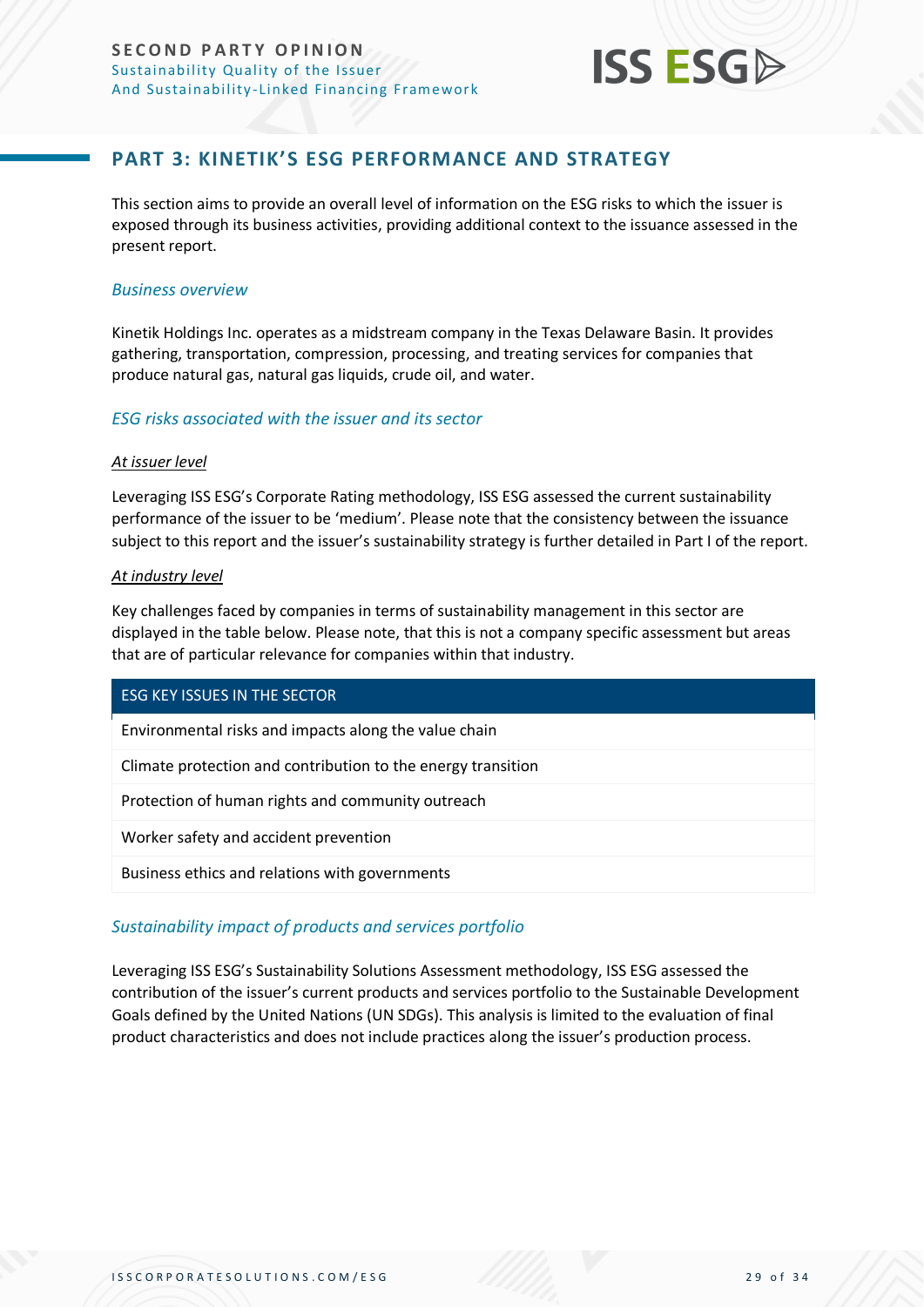

| <b>PRODUCT/SERVICES</b><br><b>PORTFOLIO</b> | <b>ASSOCIATED</b><br><b>PERCENTAGE OF</b><br>REVENUE <sup>38</sup> | DIRECTION OF IMPACT | UN SDGS                  |
|---------------------------------------------|--------------------------------------------------------------------|---------------------|--------------------------|
| Services to the oil<br>industry             | 7.5%                                                               | <b>OBSTRUCTION</b>  | 13 GLIMATE<br>AFFORDABLE |

### *Breaches of international norms and ESG controversies*

### *At issuer level*

At the date of publication, ISS ESG has not identified any severe or very severe controversy in which the issuer would be involved.

### *At industry level*

Based on a review of controversies over a 2-year period, the top three issues that have been reported against companies within the Oil & Gas Storage & Pipelines sector are as follows: Failure to prevent water pollution; failure to assess environmental impacts; and failure to respect indigenous rights. Please note, that this is not a company specific assessment but areas that can be of particular relevance for companies within that industry.

### Contribution of KPIs to sustainability objectives and key ESG industry challenges

ISS ESG mapped the KPIs selected by the issuer for its Sustainability-Linked Instruments with the sustainability objectives defined by the issuer, and with the key ESG industry challenges as defined in the ISS ESG Corporate Rating methodology for the Oil & Gas Storage & Pipelines industry. Key ESG industry challenges are key issues that are highly relevant for a respective industry to tackle when it comes to sustainability, e.g. climate change and energy efficiency in the buildings industry. From this mapping, ISS ESG derived a level of contribution to the strategy of each KPIs selected.

| <b>KPIS SELECTED</b>                                                                   | SUSTAINABILITY OBJECTIVES KEY ESG INDUSTRY<br><b>FOR THE ISSUER</b> | <b>CHALLENGES</b> | <b>CONTRIBUTION</b>                     |
|----------------------------------------------------------------------------------------|---------------------------------------------------------------------|-------------------|-----------------------------------------|
| <b>Greenhouse Gas Emissions</b><br><b>Intensity (Scope 1 and</b><br>Scope 2)           |                                                                     |                   | Contribution to a<br>material objective |
| <b>Methane Emissions</b><br>Intensity                                                  |                                                                     |                   | Contribution to a<br>material objective |
| Female representation in<br><b>Corporate Officer positions</b><br>(VP level and above) |                                                                     |                   | Contribution to a<br>material objective |

**Opinion:** *ISS ESG finds that KPIs are consistent with the issuer's sustainability strategy and material ESG topics for the issuer's industry. The rationale for issuing Sustainability-Linked Instrumentsis clearly described by the issuer.*

<sup>&</sup>lt;sup>38</sup> Percentages presented in this table are not cumulative.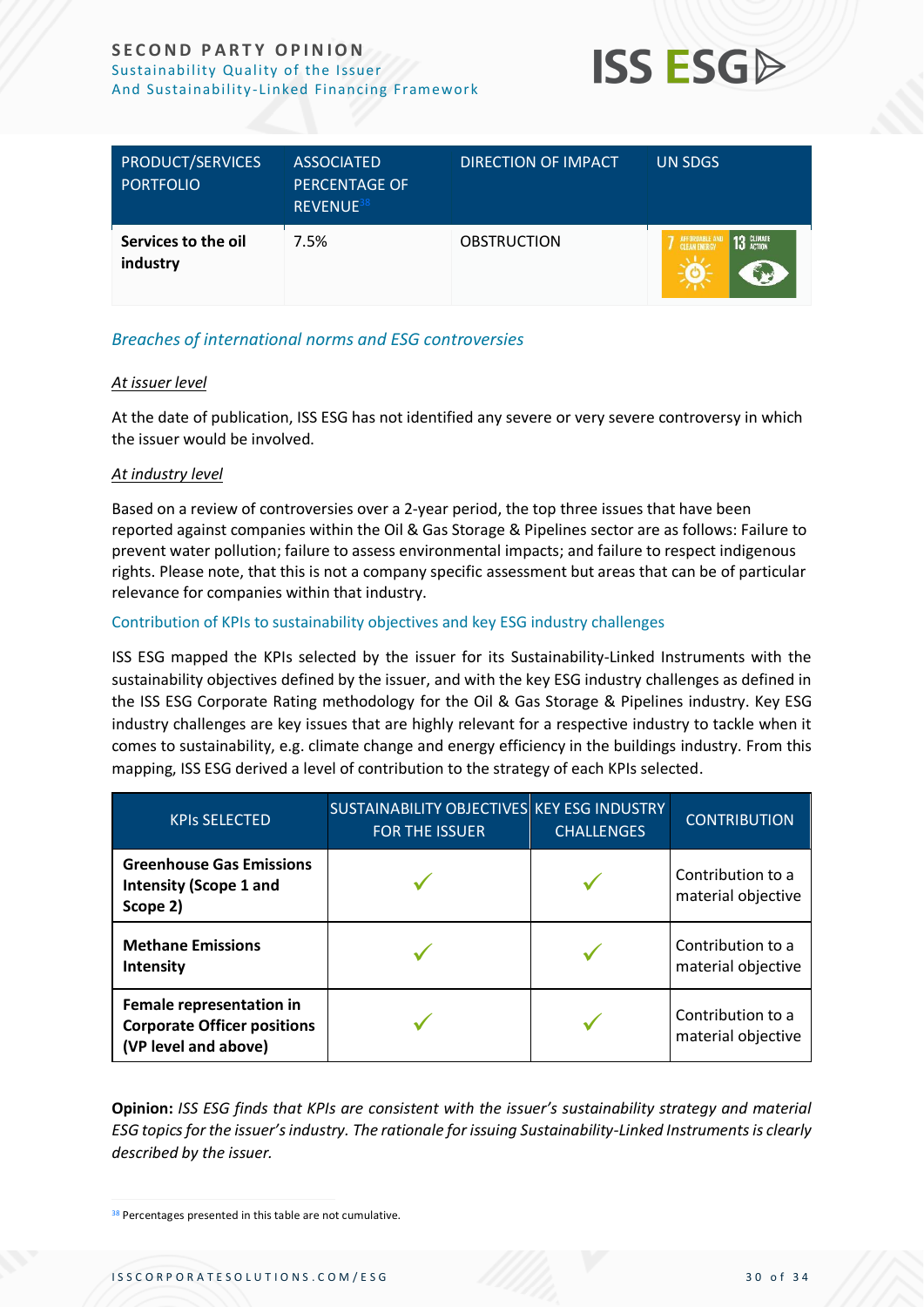

### DISCLAIMER

- 1. Validity of the SPO: For Kinetik's Sustainability-Linked Instruments as long as there are no substantial changes to the Sustainability-Linked Financing Framework (May 9 2022 version), SPTs benchmarks and structural securities characteristics described in this document.
- 2. ISS ESG uses a scientifically based rating concept to analyse and evaluate the environmental and social performance of companies and countries. In doing so, we adhere to the highest quality standards which are customary in responsibility research worldwide. In addition, we create a Second Party Opinion (SPO) on bonds based on data from the issuer.
- 3. We would, however, point out that we do not warrant that the information presented in this SPO is complete, accurate or up to date. Any liability on the part of ISS ESG in connection with the use of these SPO, the information provided in them and the use thereof shall be excluded. In particular, we point out that the verification of the compliance with the selection criteria is based solely on random samples and documents submitted by the issuer.
- 4. All statements of opinion and value judgements given by us do not in any way constitute purchase or investment recommendations. In particular, the SPO is no assessment of the economic profitability and credit worthiness of a bond but refers exclusively to the social and environmental criteria mentioned above.
- 5. We would point out that this SPO, certain images, text and graphics contained therein, and the layout and company logo of ISS ESG and ISS-ESG are the property of ISS and are protected under copyright and trademark law. Any use of such ISS property shall require the express prior written consent of ISS. Use shall be deemed to refer in particular to the copying or duplication of the SPO wholly or in part, the distribution of the SPO, either free of charge or against payment, or the exploitation of this SPO in any other conceivable manner.

The issuer that is the subject of this report may have purchased self-assessment tools and publications from ISS Corporate Solutions, Inc. ("ICS"), a wholly-owned subsidiary of ISS, or ICS may have provided advisory or analytical services to the issuer. No employee of ICS played a role in the preparation of this report. If you are an ISS institutional client, you may inquire about any issuer's use of products and services from ICS by emailin[g disclosure@issgovernance.com.](mailto:disclosure@issgovernance.com)

This report has not been submitted to, nor received approval from, the United States Securities and Exchange Commission or any other regulatory body. While ISS exercised due care in compiling this report, it makes no warranty, express or implied, regarding the accuracy, completeness or usefulness of this information and assumes no liability with respect to the consequences of relying on this information for investment or other purposes. In particular, the research and scores provided are not intended to constitute an offer, solicitation or advice to buy or sell securities nor are they intended to solicit votes or proxies.

Deutsche Börse AG ("DB") owns an approximate 80% stake in ISS HoldCo Inc., the holding company which wholly owns ISS. The remainder of ISS HoldCo Inc. is held by a combination of Genstar Capital ("Genstar") and ISS management. ISS has formally adopted policies on non-interference and potential conflicts of interest related to DB, Genstar, and the board of directors of ISS HoldCo Inc. These policies are intended to establish appropriate standards and procedures to protect the integrity and independence of the research, recommendations, ratings and other analytical offerings produced by ISS and to safeguard the reputations of ISS and its owners. Further information regarding these policies are available at https://www.issgovernance.com/compliance/due-diligence-materials.

© 2022 | Institutional Shareholder Services and/or its affiliates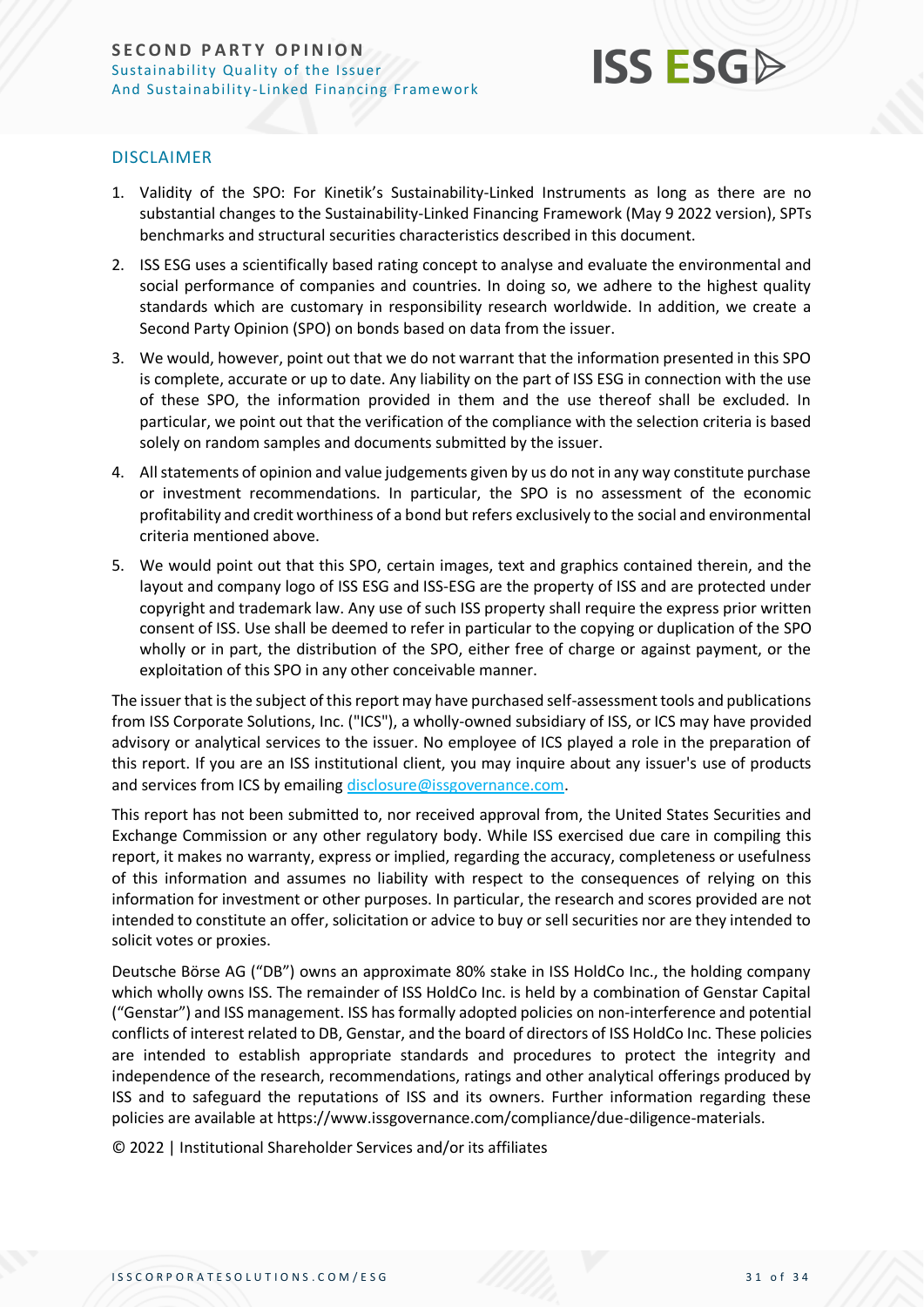

### <span id="page-31-0"></span>ANNEX 1: METHODOLOGY

### ISS ESG Corporate Rating

The ESG Corporate Rating universe, which is currently expanding from more than 8,000 corporate issuers to a targeted 10,000 issuers in 2020, covers important national and international indices as well as additional companies from industries with direct links to sustainability and the most important bond issuers that are not publicly listed companies.

The assessment of a company's social & governance and environmental performance is based on approximately 100 environmental, social and governance indicators per industry, selected from a pool of 800+ proprietary indicators. All indicators are evaluated independently based on clearly defined performance expectations and the results are aggregated, taking into account each indicator's and each topic's materiality-oriented weight, to yield an overall score (rating). If no relevant or up-to-date company information with regard to a certain indicator is available, and no assumptions can be made based on predefined standards and expertise, e.g. known and already classified country standards, the indicator is assessed with a D-.

In order to obtain a comprehensive and balanced picture of each company, our analysts assess relevant information reported or directly provided by the company as well as information from reputable independent sources. In addition, our analysts actively seek a dialogue with the assessed companies during the rating process and companies are regularly given the opportunity to comment on the results and provide additional information.

### Alignment of the concept set for transactions against the Sustainability-Linked Bond Principles and Sustainability-Linked Loan Principles

ISS ESG reviewed the Sustainability-Linked Financing Framework of Kinetik, as well as the concept and processes for issuance against the Sustainability-Linked Bond Principles administered by the ICMA and Sustainability-Linked Loan Principles, administered by the LMA and LSTA. These principles are voluntary process guidelines that outline best practices for financial instruments to incorporate forward-looking ESG outcomes and promote integrity in the development of the Sustainability-Linked Bond and Loan market by clarifying the approach for issuance.

ISS ESG reviewed the alignment of the concept of Kinetik's issuance with mandatory and necessary requirements as per the Appendix II – SLB/SLL Disclosure Data Checklist of those principles, and with encouraged practices as suggested by the core content of the Principles.

### Analysis of KPI selection and associated SPTs

In line with the voluntary guidance provided by the Sustainability-Linked Bond Principles, ISS ESG conducted an in-depth analysis of the sustainability credibility of the KPIs selected and associated SPTs. ISS ESG analysed if the KPI selected are core, relevant and material to the issuer's business model and consistent with its sustainability strategy thanks to its long-standing expertise in evaluating corporate sustainability performance and strategy. ISS ESG also reviewed if the KPI is appropriately measurable by referring to key widespread calculation methodologies and against acknowledged benchmarks.

ISS ESG analysed the ambition of the SPTs against Kinetik's own past performance (according to Kinetik's reported data), against Kinetik's Oil & Gas Storage & Pipeline peers (as per ISS ESG Peer Universe and data and data shared by the issuer), and against international benchmarks. Finally, ISS ESG evaluated the measurability & comparability of the SPTs, and the supporting strategy and action plan of Kinetik.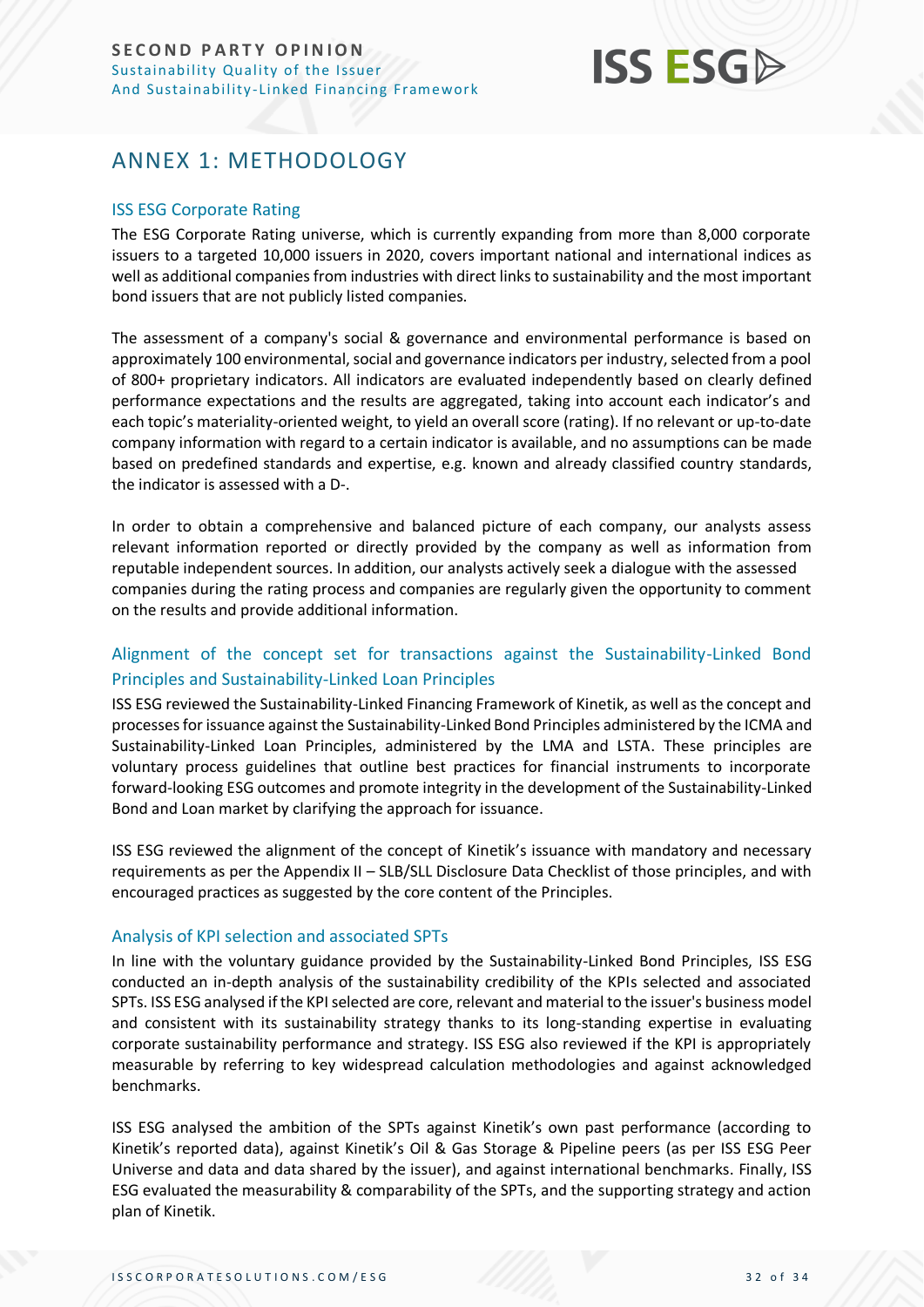

### <span id="page-32-0"></span>ANNEX 2: QUALITY MANAGEMENT PROCESSES

### **SCOPE**

Kinetik commissioned ISS ESG to compile a Sustainability-Linked Instruments' SPO. The Second Party Opinion process includes verifying whether the Sustainability-Linked Financing Framework aligns with the ICMA Sustainability-Linked Bond Principles and LMA and LSTA Sustainability-Linked Loan Principles and to assess the sustainability credentials of its Sustainability-Linked Instruments, as well as the issuer's sustainability strategy.

### **CRITERIA**

Relevant Standards for this Second Party Opinion

- **E** ICMA's Sustainability-Linked Bond Principles
- LMA and LSTA's Sustainability-Linked Loan Principles

### ISSUER'S RESPONSIBILITY

Kinetik's responsibility was to provide information and documentation on:

Sustainability-Linked Financing Framework (May 9, 2022 version)

### ISS ESG'S VERIFICATION PROCESS

ISS ESG is one of the world's leading independent environmental, social and governance (ESG) research, analysis and rating houses. The company has been actively involved in the sustainable capital markets for over 25 years. Since 2014, ISS ESG has built up a reputation as a highly-reputed thought leader in the green and social bond market and has become one of the first CBI approved verifiers.

ISS ESG has conducted this independent Second Party Opinion of the Sustainability-Linked instruments to be issued by Kinetik based on ISS ESG methodology and in line with the ICMA Sustainability-Linked Bond Principles and LMA and LSTA Sustainability-Linked Loan Principles.

The engagement with Kinetik took place from January to May 2022.

### ISS ESG'S BUSINESS PRACTICES

ISS has conducted this verification in strict compliance with the ISS Code of Ethics, which lays out detailed requirements in integrity, transparency, professional competence and due care, professional behaviour and objectivity for the ISS business and team members. It is designed to ensure that the verification is conducted independently and without any conflicts of interest with other parts of the ISS Group.